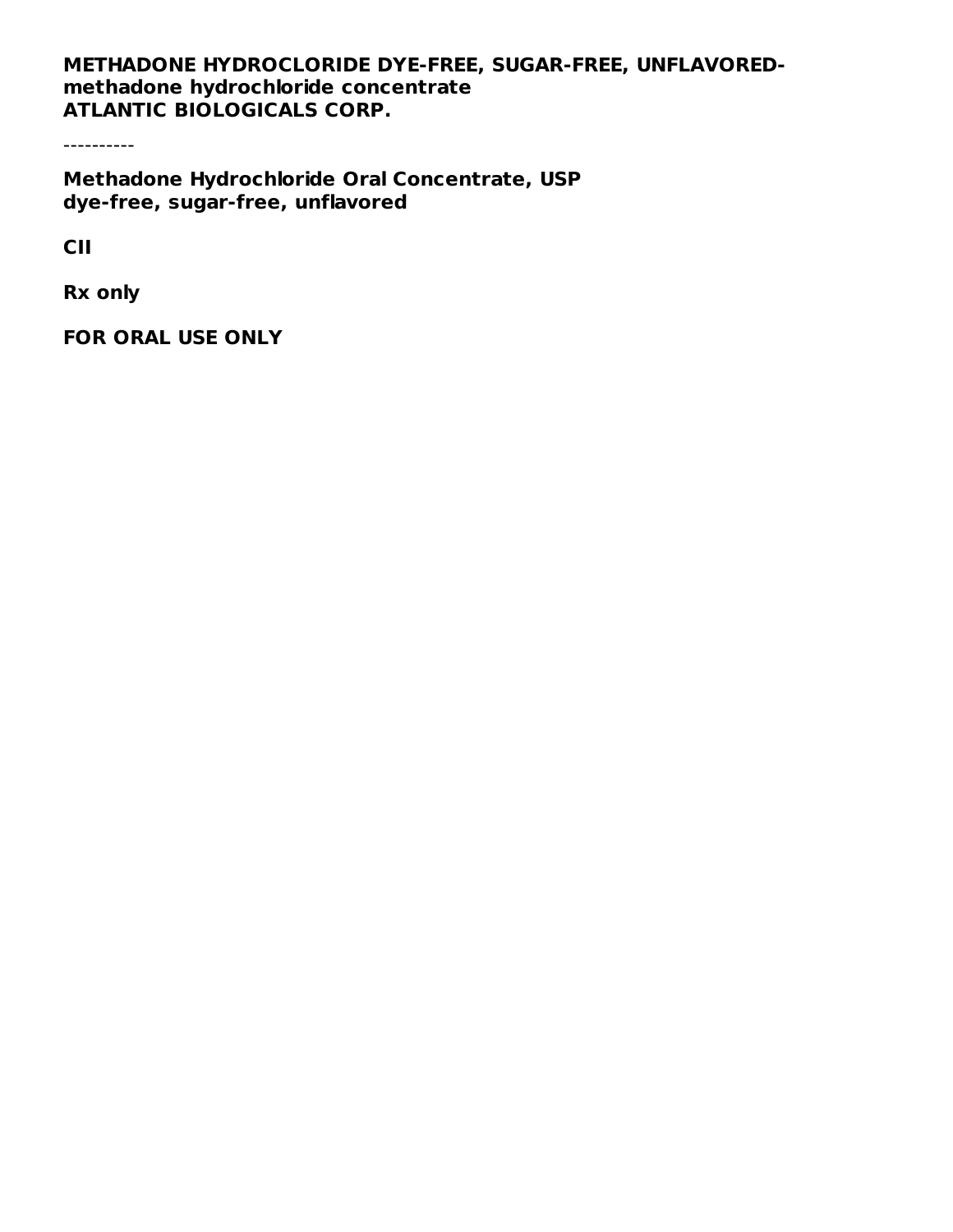**WARNING: LIFE-THREATENING RESPIRATORY DEPRESSION, LIFE-THREATENING QT PROLONGATION, ACCIDENTAL INGESTION, ABUSE POTENTIAL INTERACTIONS WITH DRUGS AFFECTING CYTOCHROME P450 ISOENZYMES and TREATMENT FOR OPIOID ADDICTION**

#### **Life-Threatening Respiratory Depression**

**Respiratory depression, including fatal cases, have been reported during initiation and conversion of patients to methadone, and even when the drug has been used as recommended and not misused or abused (see WARNINGS). Proper dosing and titration are essential and Methadone Hydrochloride should only be prescribed by healthcare professionals who are knowledgeable in the use of methadone for detoxification and maintenance treatment of opioid addiction. Monitor for respiratory depression, especially during initiation of Methadone Hydrochloride or following a dose increase. The peak respiratory depressant effect of methadone occurs later, and persists longer than the peak pharmacologic effect, especially during the initial dosing period (see WARNINGS).**

#### **Risks From Concomitant Use With Benzodiazepines or Other CNS Depressants**

**Concomitant use with benzodiazepines or other central nervous system (CNS) depressants, including alcohol, is a risk factor for respiratory depression and death (see WARNINGSand PRECAUTIONS).**

- **Reserve concomitant prescribing of benzodiazepines or other CNS depressants in patients in methadone treatment to those for whom alternatives to benzodiazepines or other CNS depressants are inadequate.**
- **Follow patients for signs and symptoms of respiratory depression and sedation. If the patient is visibly sedated, evaluate the cause of sedation and consider delaying or omitting daily methadone dosing.**

#### **Life-Threatening QT Prolongation**

**QT interval prolongation and serious arrhythmia (torsades de pointes) have occurred during treatment with methadone (see WARNINGS). Most cases involve patients being treated for pain with large, multiple daily doses of methadone, although cases have been reported in patients receiving doses commonly used for maintenance treatment of opioid addiction. Closely monitor patients with risk factors for development of prolonged QT interval, a history of cardiac conduction abnormalities, and those taking medications affecting cardiac conduction for changes in cardiac rhythm during initiation and titration of Methadone Hydrochloride (see WARNINGS).**

#### **Accidental Ingestion**

**Accidental ingestion of Methadone Hydrochloride, especially by children, can result in fatal overdose of methadone (see WARNINGS).**

#### **Misuse, Abuse, and Diversion of Opioids**

**Methadone hydrochloride oral concentrate contains methadone, an opioid agonist and Schedule II controlled substance with an abuse**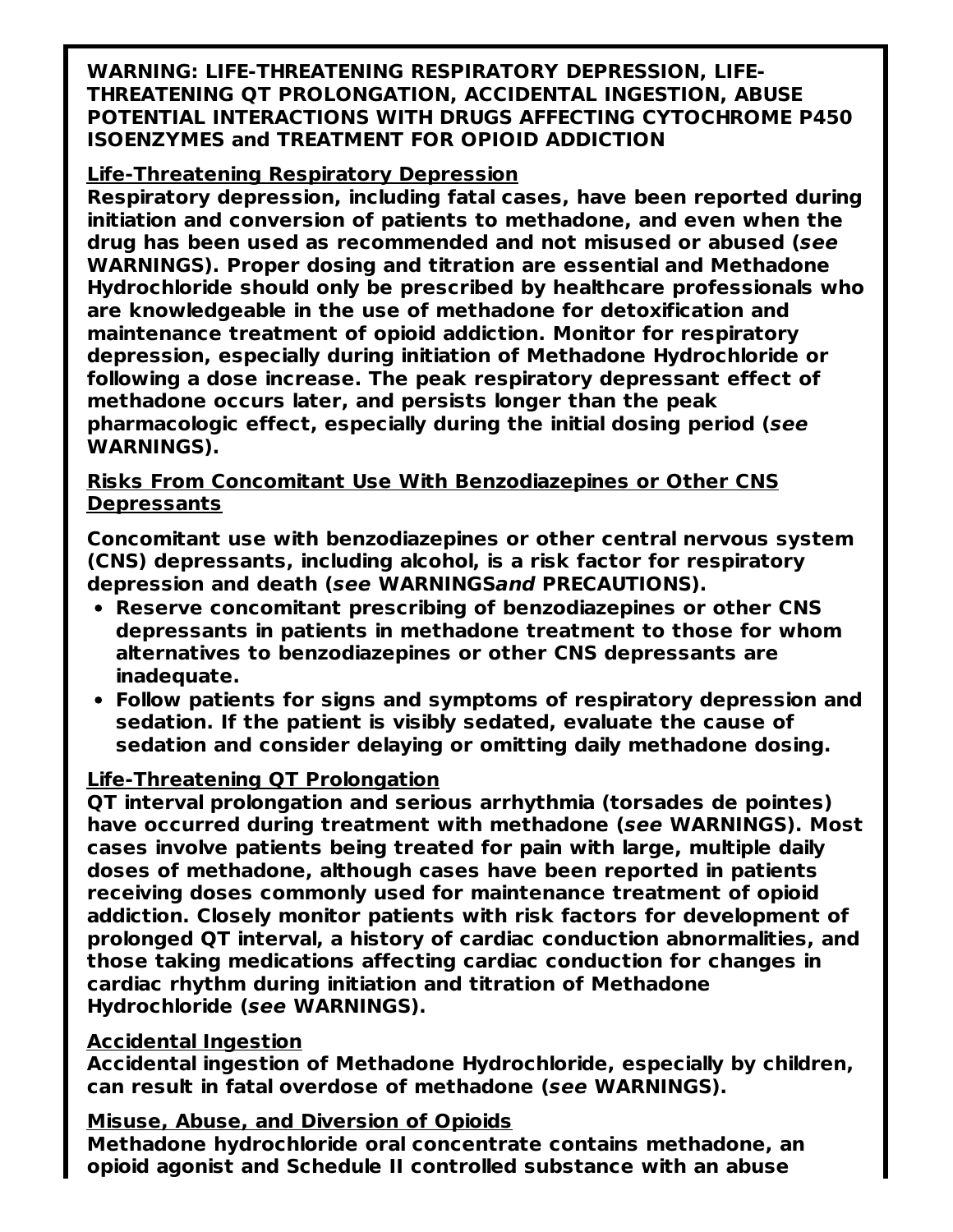**liability similar to other opioid agonists, legal or illicit (see WARNINGS).**

**Interactions with Drugs Affecting Cytochrome P450 Isoenzymes The concomitant use of Methadone Hydrochloride with all cytochrome P450 3A4, 2B6, 2C19, 2C9 or 2D6 inhibitors may result in an increase in methadone plasma concentrations, which could cause potentially fatal respiratory depression. In addition, discontinuation of concomitantly used cytochrome P450 3A4, 2B6, 2C19, or 2C9 inducers may also result in an increase in methadone plasma concentration. Follow patients closely for respiratory depression and sedation, and consider dosage reduction with any changes of concomitant medications that can result in an increase in methadone levels (seeWARNINGSand PRECAUTIONS, Drug Interactions).**

**Conditions for Distribution and Use of Methadone Products for the Treatment of Opioid Addiction**

**For detoxification and maintenance of opioid dependence, methadone should be administered in accordance with the treatment standards cited in 42 CFR Section 8, including limitations on unsupervised administration (see DOSAGE AND ADMINISTRATION).**

#### **DESCRIPTION**

Methadone Hydrochloride Oral Concentrate, USP dye-free, sugar-free, unflavored is a dye-free, sugar-free, unflavored liquid concentrate of methadone hydrochloride for oral administration. This liquid concentrate contains 10 mg of methadone hydrochloride per mL.

Methadone hydrochloride is chemically described as 3-heptanone, 6-(dimethylamino)- 4,4-diphenyl-, hydrochloride. Methadone hydrochloride is a white, essentially odorless, bitter-tasting crystalline powder. It is very soluble in water, soluble in isopropanol and in chloroform, and practically insoluble in ether and in glycerine. It is present in Methadone Hydrochloride as the racemic mixture. Methadone hydrochloride has a melting point of 235°C, a pKa of 8.25 in water at 20°C, a solution (1 part per 100) pH between 4.5 and 6.5, a partition coefficient of 117 at pH 7.4 in octanol/water. Its structural formula is:

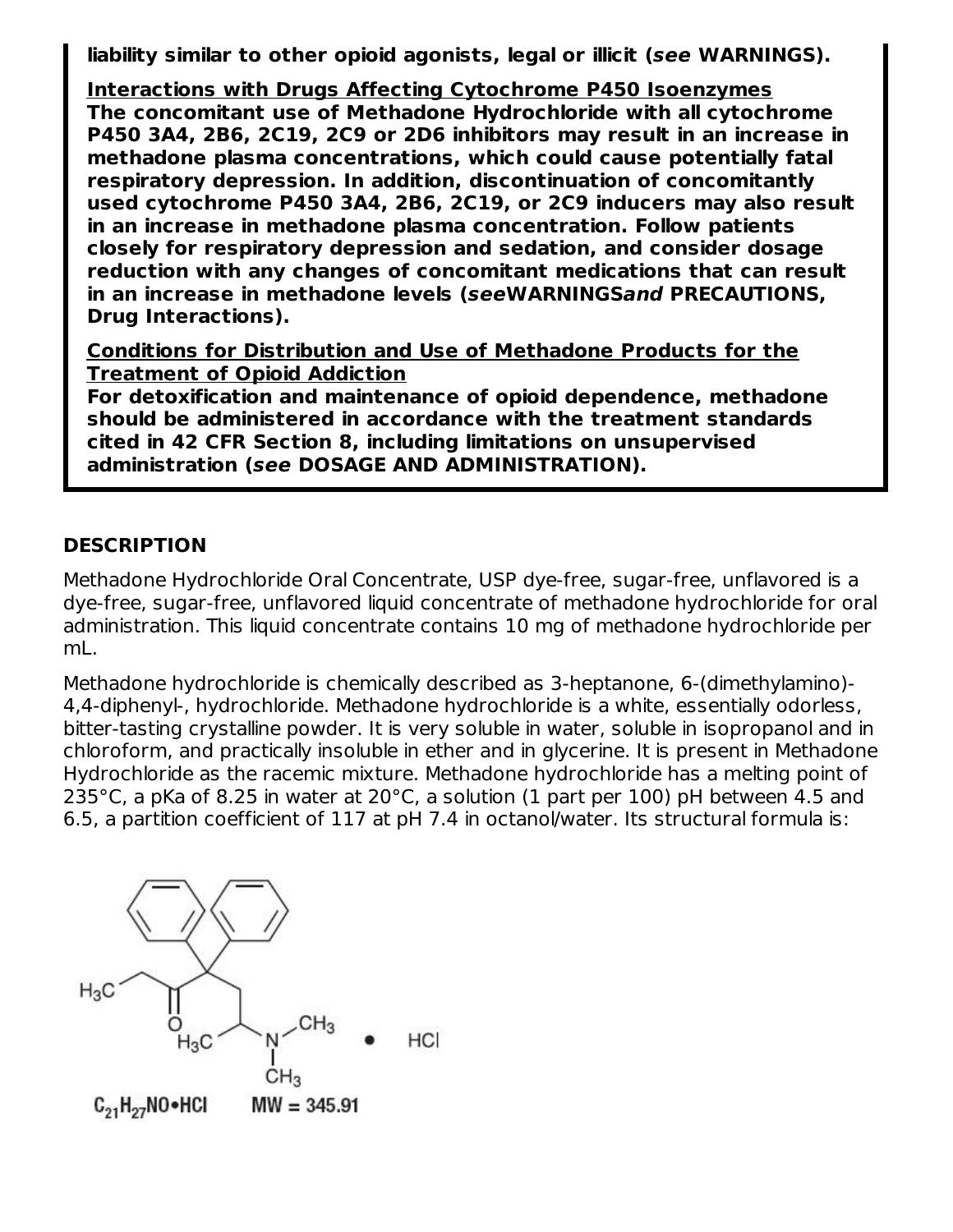Other ingredients of Methadone Hydrochloride sugar-free oral concentrate: citric acid anhydrous, purified water, and sodium benzoate.

# **CLINICAL PHARMACOLOGY**

## **Mechanism of Action**

Methadone hydrochloride is a mu-agonist; a synthetic opioid analgesic with multiple actions qualitatively similar to those of morphine, the most prominent of which involves the central nervous system and organs composed of smooth muscle. The principal therapeutic uses for methadone are analgesia and detoxification or maintenance treatment in opioid addiction. The methadone abstinence syndrome, although qualitatively similar to that of morphine, differs in that the onset is slower, the course is more prolonged, and the symptoms are less severe.

Some data also indicate that methadone acts as an antagonist at the N-methyl-Daspartate (NMDA) receptor. The contribution of NMDA receptor antagonism to methadone's efficacy is unknown.

## **Pharmacodynamics**

# **Effects on the Central Nervous System**

Methadone produces respiratory depression by direct action on brain stem respiratory centers. The respiratory depression involves a reduction in the responsiveness of the brain stem respiratory centers to both increases in carbon dioxide tension and electrical stimulation.

Methadone causes miosis, even in total darkness. Pinpoint pupils are a sign of opioid overdose but are not pathognomonic (e.g., pontine lesions of hemorrhagic or ischemic origins may produce similar findings). Marked mydriasis rather than miosis may be seen due to hypoxia in overdose situations.

Some NMDA receptor antagonists have been shown to produce neurotoxic effects in animals.

# **Effects on the Gastrointestinal Tract and Other Smooth Muscle**

Methadone causes a reduction in motility associated with an increase in smooth muscle tone in the antrum of the stomach and duodenum. Digestion of food in the small intestine is delayed and propulsive contractions are decreased. Propulsive peristaltic waves in the colon are decreased, while tone is increased to the point of spasm, resulting in constipation. Other opioid-induced effects may include a reduction in biliary and pancreatic secretions, spasm of sphincter of Oddi, and transient elevations in serum amylase.

# **Effects on the Cardiovascular System**

Methadone produces peripheral vasodilation, which may result in orthostatic hypotension or syncope. Manifestations of histamine release and/or peripheral vasodilation may include pruritus, flushing, red eyes, sweating, and/or orthostatic hypotension.

# **Effects on the Endocrine System**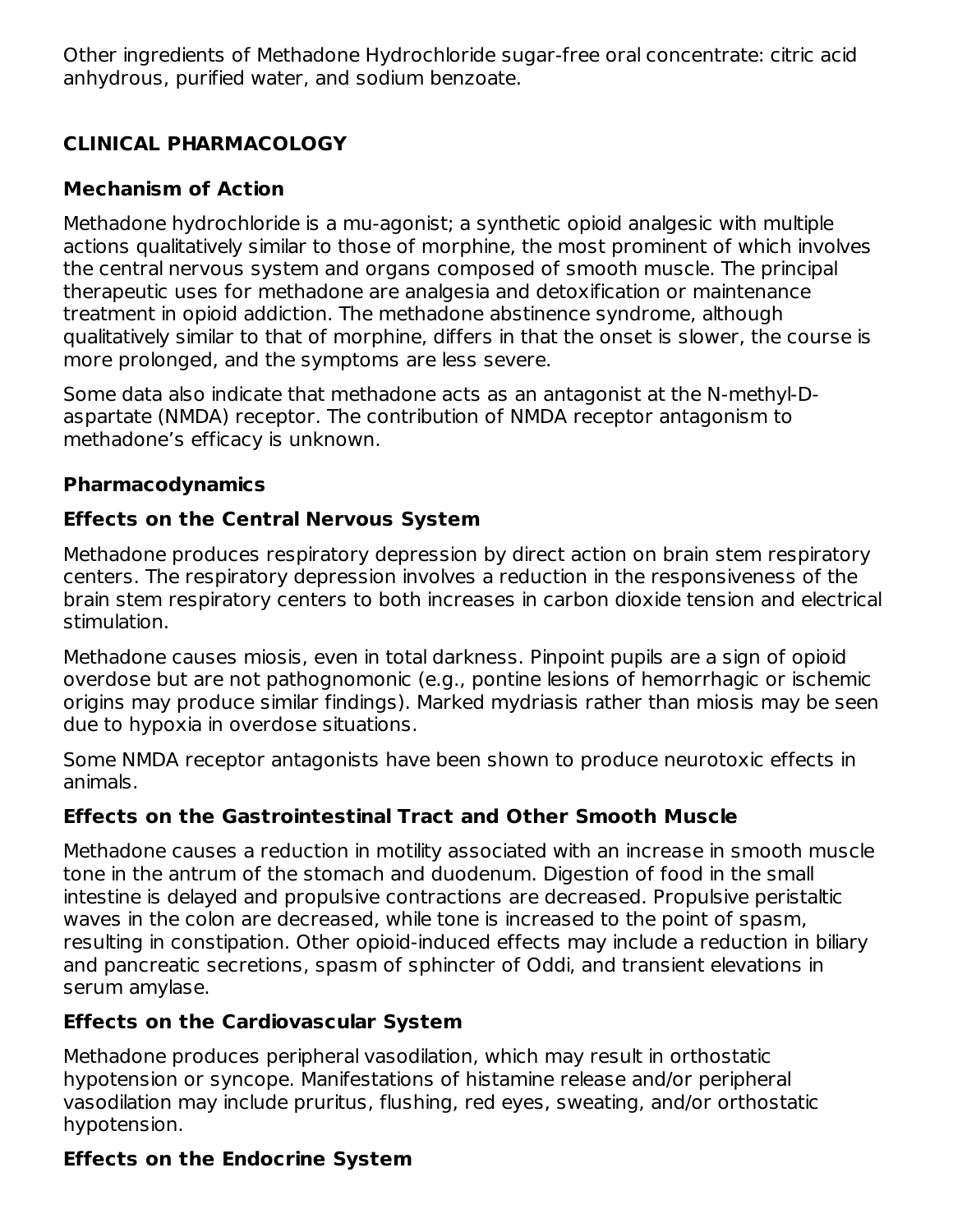Opioids inhibit the secretion of adrenocorticotropic hormone (ACTH), cortisol, and luteinizing hormone (LH) in humans. They also stimulate prolactin, growth hormone (GH) secretion, and pancreatic secretion of insulin and glucagon.

Chronic use of opioids may influence the hypothalamic-pituitary-gonadal axis, leading to androgen deficiency that may manifest as low libido, impotence, erectile dysfunction, amenorrhea, or infertility. The causal role of opioids in the clinical syndrome of hypogonadism is unknown because the various medical, physical, lifestyle, and psychological stressors that may influence gonadal hormone levels have not been adequately controlled for in studies conducted to date.

## **Effects on the Immune System**

Opioids have been shown to have a variety of effects on components of the immune system in *in vitro* and animal models. The clinical significance of these findings is unknown. Overall, the effects of opioids appear to be modestly immunosuppressive.

## **Concentration-Adverse Reaction Relationships**

There is a relationship between increasing methadone plasma concentration and increasing frequency of dose-related opioid adverse reactions such as nausea, vomiting, CNS effects, and respiratory depression. In opioid-tolerant patients, the situation may be altered by the development of tolerance to opioid-related adverse reactions.

## **Pharmacokinetics**

## **Absorption**

Following oral administration the bioavailability of methadone ranges between 36 to 100% and peak plasma concentrations are achieved between 1 and 7.5 hours. Dose proportionality of methadone pharmacokinetics is not known. However, after administration of daily oral doses ranging from 10 to 225 mg, the steady-state plasma concentrations ranged between 65 to 630 ng/mL and the peak concentrations ranged between 124 to 1255 ng/mL. Effect of food on the bioavailability of methadone has not been evaluated.

## **Distribution**

Methadone is a lipophilic drug and the steady-state volume of distribution ranges between 1.0 to 8.0 L/kg. In plasma, methadone is predominantly bound to  $\alpha_1$ -acid glycoprotein (85% to 90%). Methadone is secreted in saliva, breast milk, amniotic fluid and umbilical cord plasma.

## **Metabolism**

Methadone is primarily metabolized by N-demethylation to an inactive metabolite, 2 ethylidene-1, 5-dimethyl-3,3-diphenylpyrrolidene (EDDP). Cytochrome P450 enzymes, primarily CYP3A4, CYP2B6, CYP2C19, CYP2C9 and CYP2D6, are responsible for conversion of methadone to EDDP and other inactive metabolites, which are excreted mainly in the urine.

#### **Excretion**

The elimination of methadone is mediated by extensive biotransformation, followed by renal and fecal excretion. Published reports indicate that after multiple dose administration the apparent plasma clearance of methadone ranged between 1.4 and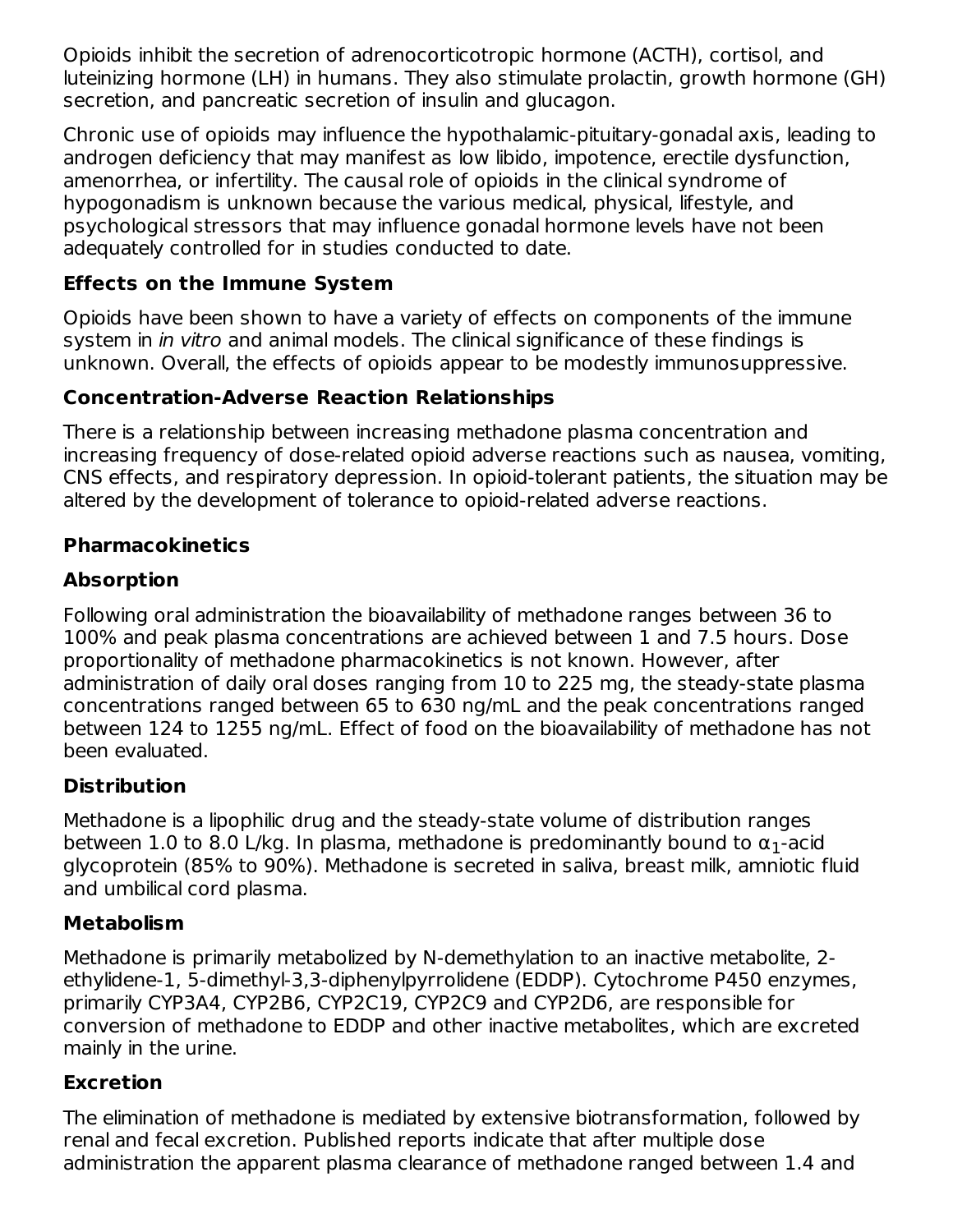126 L/h, and the terminal half-life (T $_{\rm 1/2}$ ) was highly variable and ranged between 8 and 59 hours in different studies. Since methadone is lipophilic, it has been known to persist in the liver and other tissues. The slow release from the liver and other tissues may prolong the duration of methadone action despite low plasma concentrations.

## **Specific Populations Use During Pregnancy**

The disposition of oral methadone has been studied in approximately 30 pregnant patients in the second and third trimesters. Elimination of methadone was significantly changed in pregnancy. Total body clearance of methadone was increased in pregnant patients compared to the same patients postpartum or to non-pregnant opioiddependent women. The terminal half-life of methadone is decreased during second and third trimesters. The decrease in plasma half-life and increased clearance of methadone resulting in lower methadone trough levels during pregnancy can lead to withdrawal symptoms in some pregnant patients. The dosage may need to be increased or the dosing interval decreased in pregnant patients receiving methadone (see **PRECAUTIONS, Pregnancy, Labor and Delivery,** and **DOSAGE AND ADMINISTRATION**).

## **Hepatic Impairment**

Methadone has not been extensively evaluated in patients with hepatic insufficiency. Methadone is metabolized by hepatic pathways, therefore patients with liver impairment may be at risk of accumulating methadone after multiple dosing.

## **Renal Impairment**

Methadone pharmacokinetics have not been extensively evaluated in patients with renal insufficiency. Unmetabolized methadone and its metabolites are excreted in urine to a variable degree. Methadone is a basic (pKa=9.2) compound and the pH of the urinary tract can alter its disposition in plasma. Urine acidification has been shown to increase renal elimination of methadone. Forced diuresis, peritoneal dialysis, hemodialysis, or charcoal hemoperfusion have not been established as beneficial for increasing the elimination of methadone or its metabolites.

## **Sex**

The pharmacokinetics of methadone have not been evaluated for sex specificity.

## **Race**

The pharmacokinetics of methadone have not been evaluated for race specificity.

# **Age**

## **Geriatric Population**

The pharmacokinetics of methadone have not been evaluated in the geriatric population.

## **Pediatric Population**

The pharmacokinetics of methadone have not been evaluated in the pediatric population.

#### **Drug Interaction Studies Cytochrome P450 Interactions**

Methadone undergoes hepatic N-demethylation by cytochrome P450 isoforms,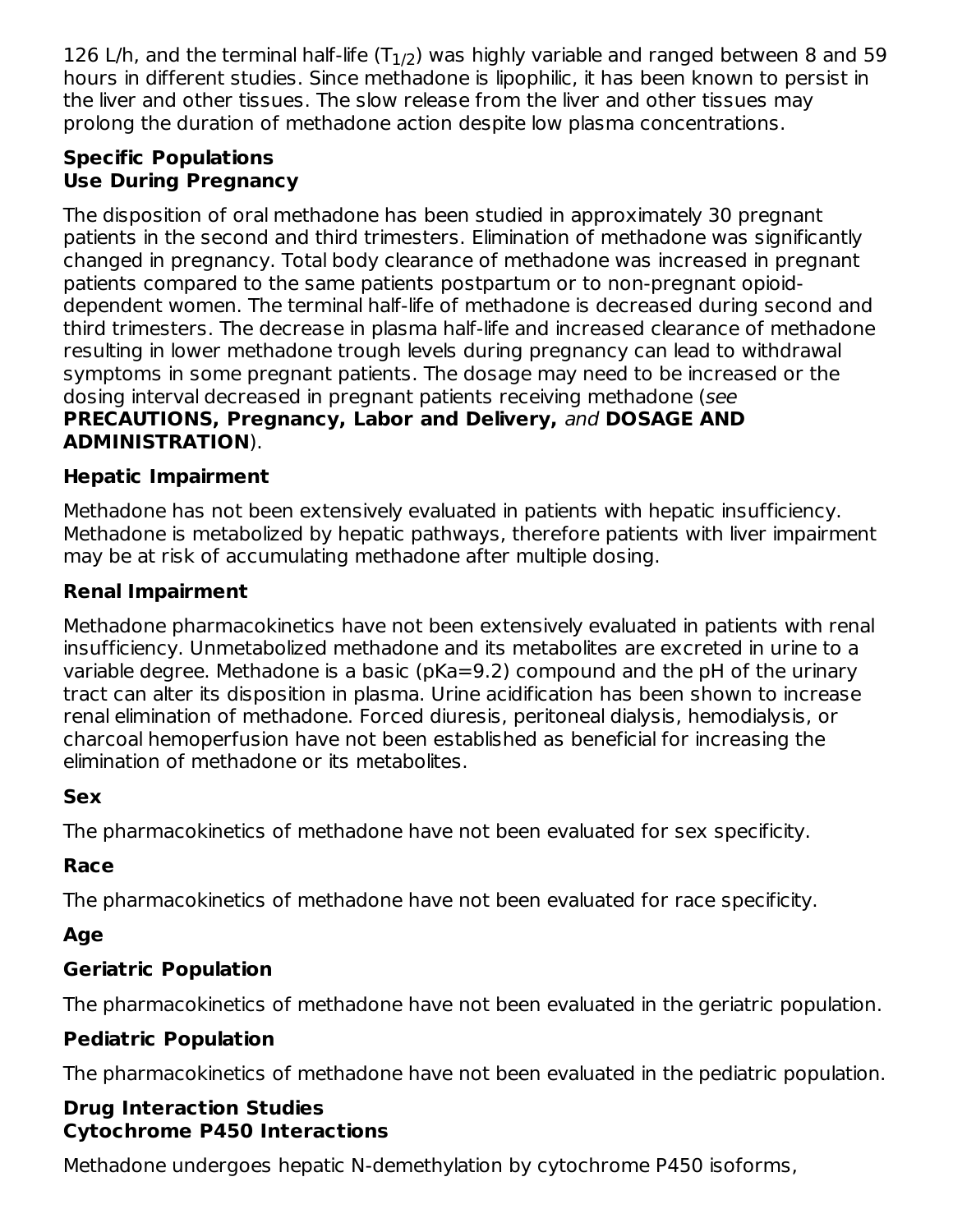principally CYP3A4, CYP2B6, CYP2C19, CYP2C9 and CYP2D6. Coadministration of methadone with inducers of these enzymes may result in more rapid methadone metabolism, and potentially, decreased effects of methadone. Conversely, administration with CYP inhibitors may reduce metabolism and potentiate methadone's effects. Pharmacokinetics of methadone may be unpredictable when coadministered with drugs that are known to both induce and inhibit CYP enzymes. Although anti-retroviral drugs such as efavirenz, nelfinavir, nevirapine, ritonavir, lopinavir+ritonavir combination are known to inhibit some CYPs, they are shown to reduce the plasma levels of methadone, possibly due to their CYP induction activity.

## **Cytochrome P450 Inducers**

The following drug interactions were reported following coadministration of methadone with inducers of cytochrome P450 enzymes:

Rifampin – In patients well-stabilized on methadone, concomitant administration of rifampin resulted in a marked reduction in serum methadone levels and a concurrent appearance of withdrawal symptoms.

Phenytoin – In a pharmacokinetic study with patients on methadone maintenance therapy, phenytoin administration (250 mg twice daily initially for 1 day followed by 300 mg daily for 3 to 4 days) resulted in an approximately 50% reduction in methadone exposure and withdrawal symptoms occurred concurrently. Upon discontinuation of phenytoin, the incidence of withdrawal symptoms decreased and methadone exposure increased to a level comparable to that prior to phenytoin administration.

St. John's Wort, Phenobarbital, Carbamazepine – Administration of methadone with other CYP3A4 inducers may result in withdrawal symptoms.

## **Cytochrome P450 Inhibitors**

Voriconazole – Voriconazole can inhibit the activity of CYP3A4, CYP2C9 and CYP2C19. Repeat dose administration of oral voriconazole (400 mg Q12h for 1 day, then 200 mg Q12h for 4 days) increased the C $_{\sf max}$  and AUC of (R)-methadone by 31% and 47%, respectively, in subjects receiving a methadone maintenance dose (30 to 100 mg QD). The C $_{\sf max}$  and AUC of (S)-methadone increased by 65% and 103%, respectively. Increased plasma concentrations of methadone have been associated with toxicity, including QT prolongation. Frequent monitoring for adverse events and toxicity related to methadone is recommended during coadministration. Dose reduction of methadone may be needed.

## **Anti-Retroviral Agents**

Although anti-retroviral drugs such as efavirenz, nelfinavir, nevirapine, ritonavir, and lopinavir+ritonavir combination are known to inhibit CYPs, they are shown to reduce the plasma levels of methadone, possibly due to their CYP induction activity.

Abacavir, amprenavir, efavirenz, nelfinavir, nevirapine, ritonavir, lopinavir+ritonavir combination – Coadministration of these anti-retroviral agents resulted in increased clearance or decreased plasma levels of methadone.

Didanosine and Stavudine – Experimental evidence demonstrated that methadone decreased the area under the concentration-time curve (AUC) and peak levels for didanosine and stavudine, with a more significant decrease for didanosine. Methadone disposition was not substantially altered.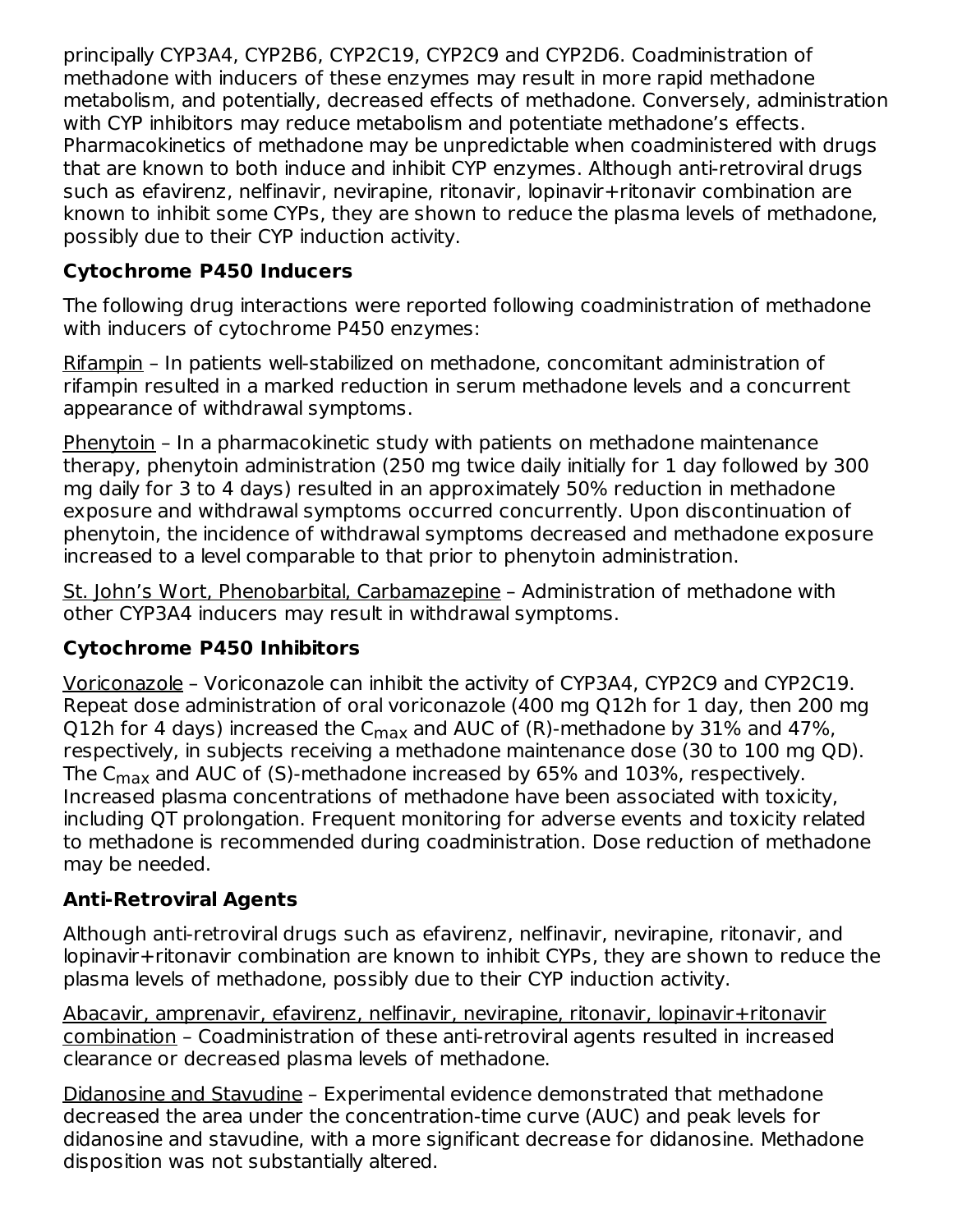Zidovudine – Experimental evidence demonstrated that methadone increased the AUC of zidovudine which could result in toxic effects.

## **INDICATIONS AND USAGE**

- 1. For detoxification treatment of opioid addiction (heroin or other morphine-like drugs).
- 2. For maintenance treatment of opioid addiction (heroin or other morphine-like drugs), in conjunction with appropriate social and medical services.

#### Limitations of Use

Methadone products used for the treatment of opioid addiction in detoxification or maintenance programs are subject to the conditions for distribution and use required under 21 CFR, Title 42, Sec 8 (see **DOSAGE AND ADMINISTRATION**).

# **CONTRAINDICATIONS**

Methadone Hydrochloride is contraindicated in patients with:

- Significant respiratory depression
- Acute or severe bronchial asthma in an unmonitored setting or in the absence of resuscitative equipment
- Known or suspected gastrointestinal obstruction, including paralytic ileus
- Hypersensitivity (e.g., anaphylaxis) to methadone or any other ingredient in Methadone Hydrochloride

# **WARNINGS**

Methadone Hydrochloride Oral Concentrate dye-free, sugar-free, unflavored is for oral administration only. The preparation must not be injected. Methadone Hydrochloride Oral Concentrate dye-free, sugar-free, unflavored, if dispensed, should be packaged in child-resistant containers and kept out of reach of children to prevent accidental ingestion.

# **Life-Threatening Respiratory Depression**

Serious, life-threatening, or fatal respiratory depression has been reported with the use of methadone, even when used as recommended. Respiratory depression, if not immediately recognized and treated, may lead to respiratory arrest and death. Respiratory depression from opioids is manifested by a reduced urge to breathe and a decreased rate of respiration, often associated with a "sighing" pattern of breathing (deep breaths separated by abnormally long pauses). Carbon dioxide (CO<sub>2</sub>) retention from opioid-induced respiratory depression can exacerbate the sedating effects of opioids. Management of respiratory depression may include close observation, supportive measures, and use of opioid antagonists, depending on the patient's clinical status (see **OVERDOSAGE**).

While serious, life-threatening, or fatal respiratory depression can occur at any time during the use of Methadone Hydrochloride, the risk is greatest during the initiation of therapy or following a dose increase. The peak respiratory depressant effect of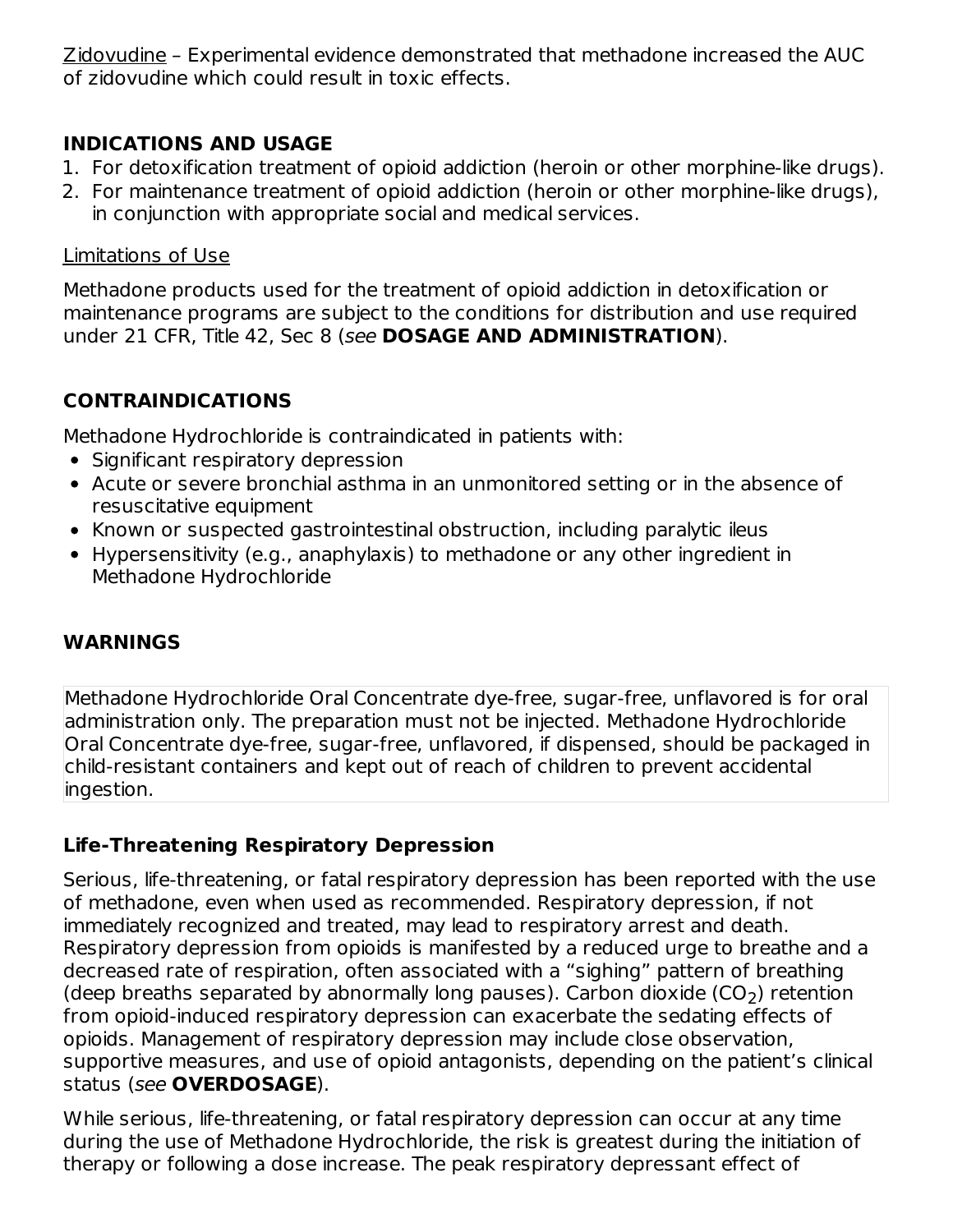methadone occurs later, and persists longer than the peak pharmacologic effect, especially during the initial dosing period. Monitor patients closely for respiratory depression, when initiating therapy with Methadone Hydrochloride and following dose increases.

Instruct patients against use by individuals other than the patient for whom methadone was prescribed and to keep methadone out of the reach of children, as such inappropriate use may result in fatal respiratory depression.

To reduce the risk of respiratory depression, proper dosing and titration of methadone are essential (see **DOSAGE AND ADMINISTRATION**). Overestimating the methadone dosage when initiating treatment can result in fatal overdose with the first dose.

To further reduce the risk of respiratory depression, consider the following:

- Patients tolerant to other opioids may be incompletely tolerant to methadone. Incomplete cross-tolerance is of particular concern for patients tolerant to other muopioid agonists. Deaths have been reported during conversion from chronic, highdose treatment with other opioid agonists. Follow induction directions closely to avoid inadvertent overdose (see **DOSAGE AND ADMINISTRATION**).
- Proper dosing and titration are essential and methadone should be overseen only by healthcare professionals who are knowledgeable in the pharmacokinetics and pharmacodynamics of methadone.

Opioids can cause sleep-related breathing disorders including central sleep apnea (CSA) and sleep-related hypoxemia. Opioid use increases the risk of CSA in a dose-dependent fashion. In patients who present with CSA, consider decreasing the opioid dosage using best practices for opioid taper (see **DOSAGE AND ADMINISTRATION**).

#### **Risks from Concomitant Use of Benzodiazepines or Other CNS Depressants with Methadone**

Concomitant use of methadone and benzodiazepines or other CNS depressants increases the risk of adverse reactions including overdose and death. Medicationassisted treatment of opioid use disorder, however, should not be categorically denied to patients taking these drugs. Prohibiting or creating barriers to treatment can pose an even greater risk of morbidity and mortality due to the opioid use disorder alone.

As a routine part of orientation to methadone treatment, educate patients about the risks of concomitant use of benzodiazepines, sedatives, opioid analgesics, or alcohol.

Develop strategies to manage use of prescribed or illicit benzodiazepines or other CNS depressants at admission to methadone treatment, or if it emerges as a concern during treatment. Adjustments to induction procedures and additional monitoring may be required. There is no evidence to support dose limitations or arbitrary caps of methadone as a strategy to address benzodiazepine use in methadone-treated patients. However, if a patient is sedated at the time of methadone dosing, ensure that a medically-trained healthcare provider evaluates the cause of sedation and delays or omits the methadone dose if appropriate.

Cessation of benzodiazepines or other CNS depressants is preferred in most cases of concomitant use. In some cases monitoring in a higher level of care for taper may be appropriate. In others, gradually tapering a patient off a prescribed benzodiazepine or other CNS depressant or decreasing to the lowest effective dose may be appropriate.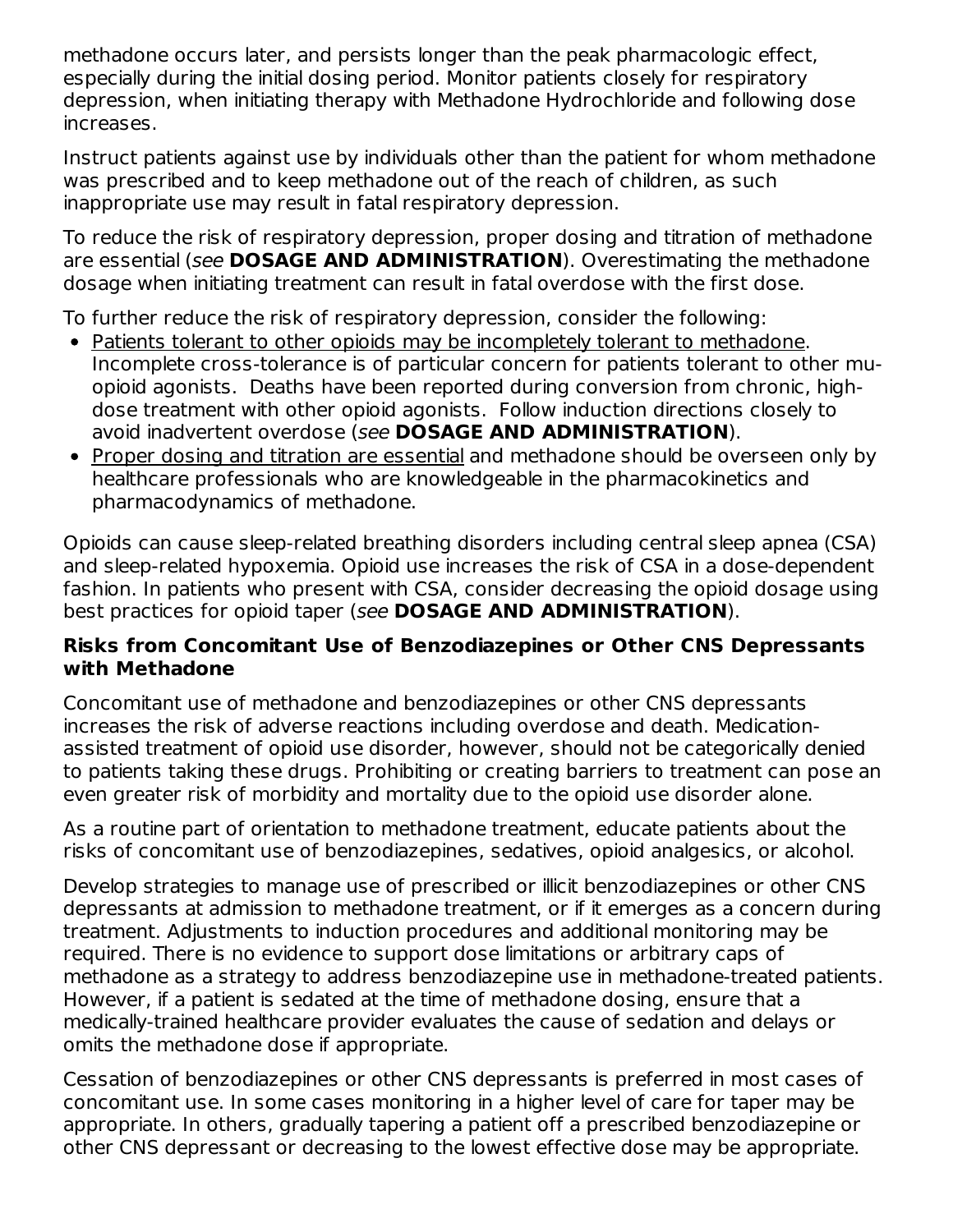For patients in methadone treatment, benzodiazepines are not the treatment of choice for anxiety or insomnia. Before co-prescribing benzodiazepines, ensure that patients are appropriately diagnosed and consider alternative medications and non-pharmacologic treatments to address anxiety or insomnia. Ensure that other healthcare providers prescribing benzodiazepines or other CNS depressants are aware of the patient's methadone treatment and coordinate care to minimize the risks associated with concomitant use.

In addition, take measures to confirm that patients are taking the medications prescribed and not diverting or supplementing with illicit drugs. Toxicology screening should test for prescribed and illicit benzodiazepines (see **PRECAUTIONS, Drug Interactions**).

# **Life-Threatening QT Prolongation**

Cases of QT interval prolongation and serious arrhythmia (torsades de pointes) have been observed during treatment with methadone. These cases appear to be more commonly associated with, but not limited to, higher dose treatment (> 200 mg/day). Most cases involve patients being treated for pain with large, multiple daily doses of methadone, although cases have been reported in patients receiving doses commonly used for maintenance treatment of opioid addiction. In most patients on the lower doses typically used for maintenance, concomitant medications and/or clinical conditions such as hypokalemia were noted as contributing factors. However, the evidence strongly suggests that methadone possesses the potential for adverse cardiac conduction effects in some patients. The effects of methadone on the QT interval have been confirmed in in vivo laboratory studies, and methadone has been shown to inhibit cardiac potassium channels in in vitro studies.

Closely monitor patients with risk factors for development of prolonged QT interval (e.g., cardiac hypertrophy, concomitant diuretic use, hypokalemia, hypomagnesemia), a history of cardiac conduction abnormalities, and those taking medications affecting cardiac conduction. QT prolongation has also been reported in patients with no prior cardiac history who have received high doses of methadone.

Evaluate patients developing QT prolongation while on Methadone Hydrochloride treatment for the presence of modifiable risk factors, such as concomitant medications with cardiac effects, drugs which might cause electrolyte abnormalities, and drugs which might act as inhibitors of methadone metabolism.

Only initiate therapy with Methadone Hydrochloride in patients for whom the anticipated benefit outweighs the risk of QT prolongation and development of dysrhythmias that have been reported with high doses of methadone. The use of methadone in patients already known to have a prolonged QT interval has not been systematically studied.

# **Accidental Ingestion**

Accidental ingestion of even one dose of Methadone Hydrochloride, especially by children, can result in respiratory depression and death due to an overdose. Keep Methadone Hydrochloride out of reach of children to prevent accidental ingestion.

# **Misuse, Abuse, and Diversion of Opioids**

Methadone hydrochloride oral concentrate contains methadone, an opioid agonist and a Schedule II controlled substance. Methadone can be abused in a manner similar to other opioid agonists, legal or illicit. Opioid agonists are sought by drug abusers and people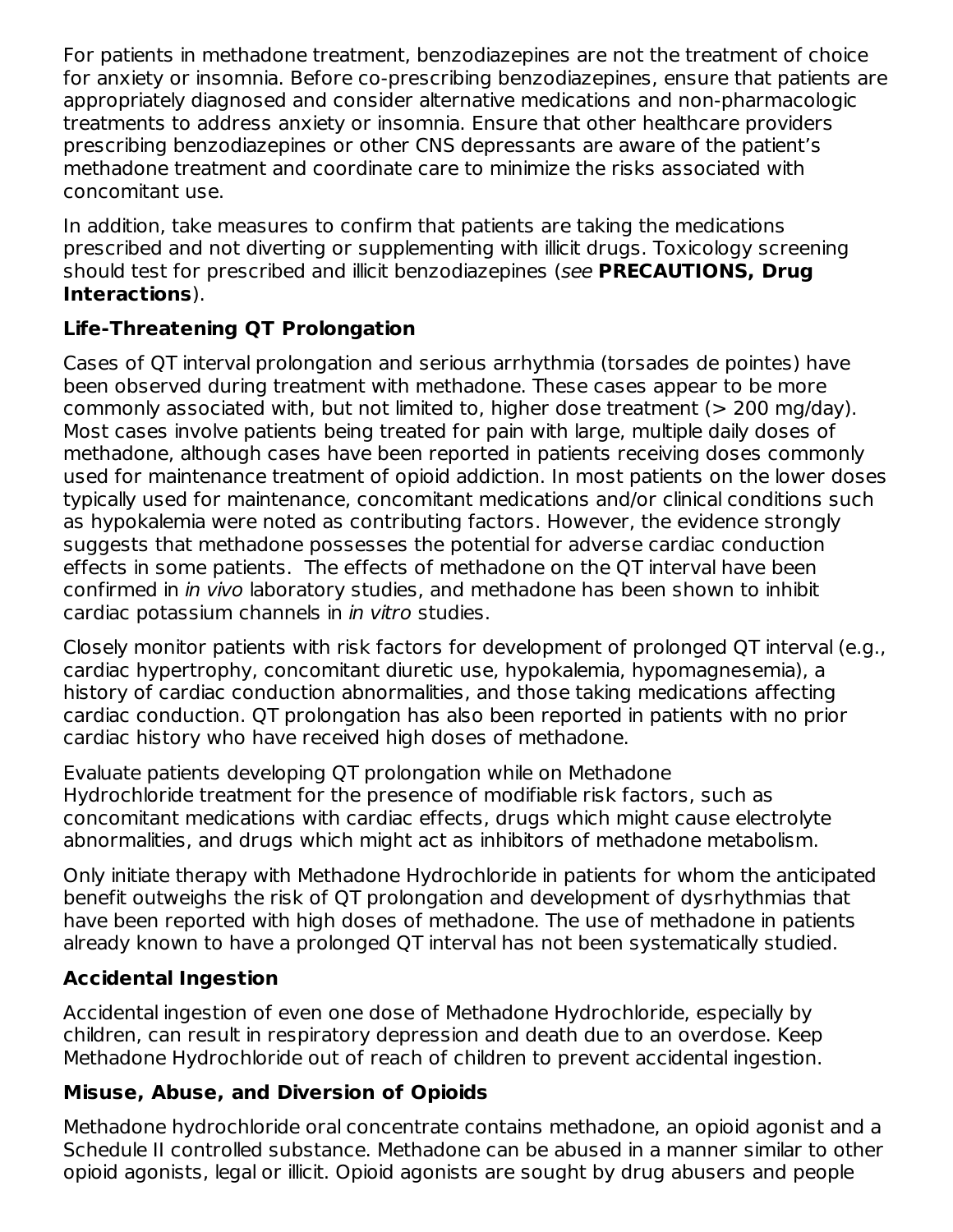with addiction disorders and are subject to criminal diversion.

Contact local state professional licensing board or state controlled substances authority for information on how to prevent and detect abuse or diversion of this product.

# **Neonatal Opioid Withdrawal Syndrome**

Neonatal opioid withdrawal syndrome (NOWS) is an expected and treatable outcome of prolonged use of opioids during pregnancy, whether that use is medically-authorized or illicit. Unlike opioid withdrawal syndrome in adults, NOWS may be life-threatening if not recognized and treated in the neonate. Healthcare professionals should observe newborns for signs of NOWS and manage accordingly (see **PRECAUTIONS, Pregnancy**).

Advise pregnant women receiving opioid addiction treatment with Methadone Hydrochloride of the risk of neonatal opioid withdrawal syndrome and ensure that appropriate treatment will be available. This risk must be balanced against the risk of untreated opioid addiction which often results in continued or relapsing illicit opioid use and is associated with poor pregnancy outcomes. Therefore, prescribers should discuss the importance and benefits of management of opioid addiction throughout pregnancy.

## **Risks of Concomitant Use of Cytochrome P450 3A4, 2B6, 2C19, 2C9, or 2D6 Inhibitors or Discontinuation P450 3A4, 2B6, 2C19, or 2C9 Inducers**

Concomitant use of Methadone Hydrochloride with CYP3A4, CYP2B6, CYP2C19, CYP2C9, or CYP2D6 inhibitors, may increase plasma concentrations of methadone, prolong opioid adverse reactions, and may cause potentially fatal respiratory depression, particularly when an inhibitor is added after a stable dose of Methadone Hydrochloride is achieved. Similarly, discontinuation of concomitant CYP3A4, CYP2B6, CYP2C19, or CYP2C9 inducers in Methadone Hydrochloride-treated patients may increase methadone plasma concentrations resulting in fatal respiratory depression. Consider dosage reduction of Methadone Hydrochloride when using concomitant CYP3A4, CYP2B6, CYP2C19, CYP2C9 or CYP2D6 inhibitors or discontinuing CYP3A4, CYP2B6, CYP2C19, or CYP2C9 inducers in methadone-treated patients, and follow patients closely at frequent intervals for signs and symptoms of respiratory depression and sedation.

Addition of CYP3A4, CYP2B6, CYP2C19, or CYP2C9 inducers or discontinuation of a CYP3A4, CYP2B6, CYP2C19, CYP2C9, or CYP2D6 inhibitors in patients treated with Methadone Hydrochloride may decrease methadone plasma concentrations, reducing efficacy or, and may, lead to a withdrawal symptoms in patients physically dependent on methadone. When using Methadone Hydrochloride with CYP3A4, CYP2B6, CYP2C19, or CYP2C9 inducers or discontinuing CYP3A4, CYP2B6, CYP2C19, CYP2C9, or CYP2D6 inhibitors, follow patients for signs or symptoms of opioid withdrawal and consider increasing the Methadone Hydrochloride dosage as needed.

## **Life-Threatening Respiratory Depression in Patients with Chronic Pulmonary Disease or in Elderly, Cachectic, or Debilitated Patients**

The use of Methadone Hydrochloride in patients with acute or severe bronchial asthma in an unmonitored setting or in the absence of resuscitative equipment is contraindicated.

Patients with Chronic Pulmonary Disease – Methadone Hydrochloride-treated patients with significant chronic obstructive pulmonary disease or cor pulmonale, and those with a substantially decreased respiratory reserve, hypoxia, hypercapnia, or pre-existing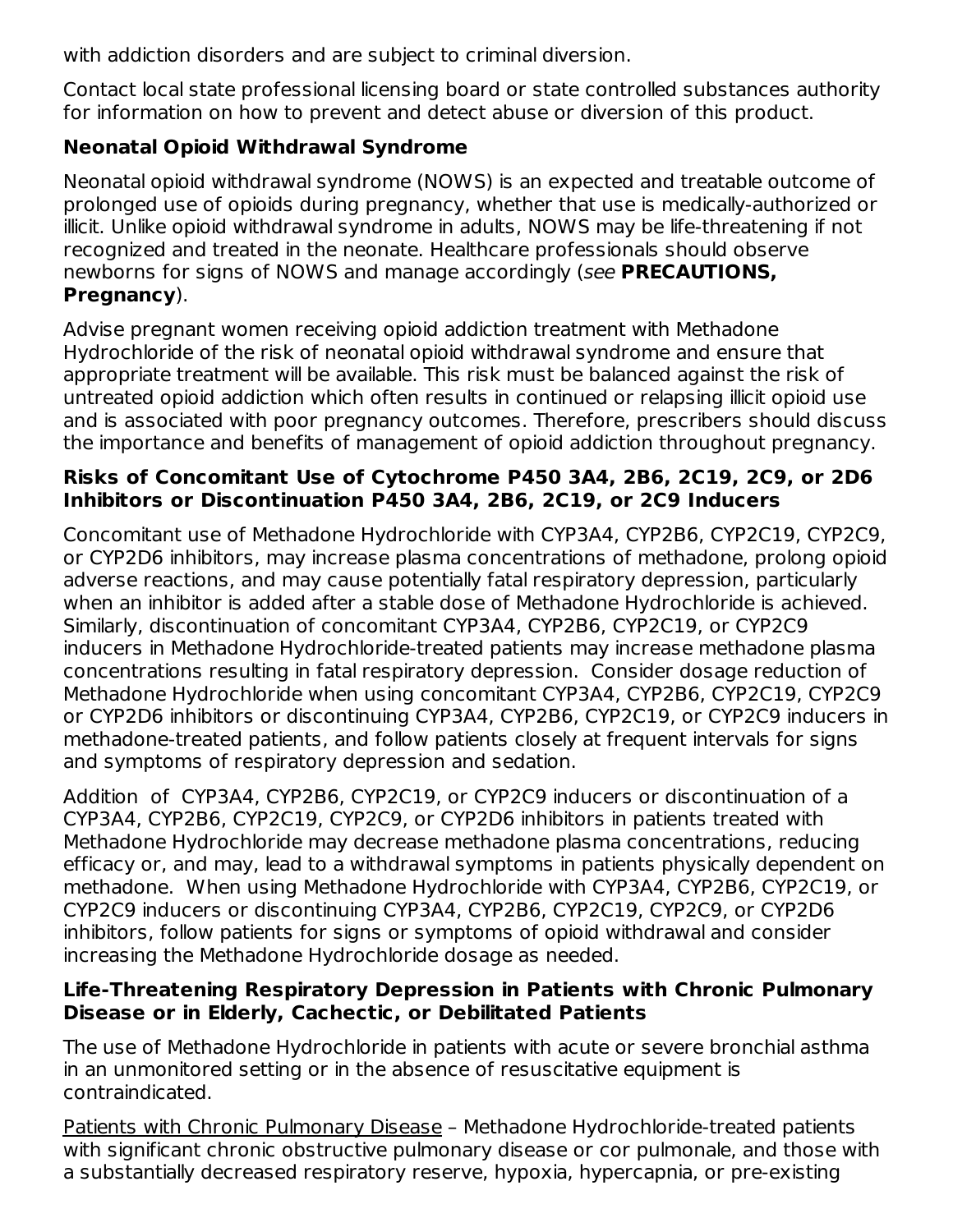respiratory depression are at increased risk of decreased respiratory drive including apnea, even at recommended dosages of Methadone Hydrochloride (see **WARNINGS, Life-Threatening Respiratory Depression**).

Elderly, Cachectic, or Debilitated Patients – Life-threatening respiratory depression is more likely to occur in elderly, cachectic, or debilitated patients because they may have altered pharmacokinetics or altered clearance compared to younger, healthier patients (see **WARNINGS, Life-Threatening Respiratory Depression**).

Monitor such patients closely, particularly when initiating and titrating Methadone Hydrochloride and when Methadone Hydrochloride is given concomitantly with other drugs that depress respiration.

# **Serotonin Syndrome with Concomitant Use of Serotonergic Drugs**

Cases of serotonin syndrome, a potentially life-threatening condition, have been reported during concomitant use of Methadone Hydrochloride with serotonergic drugs. Serotonergic drugs include selective serotonin reuptake inhibitors (SSRIs), serotonin and norepinephrine reuptake inhibitors (SNRIs), tricyclic antidepressants (TCAs), triptans, 5- HT3 receptor antagonists, drugs that affect the serotonergic neurotransmitter system (e.g., mirtazapine, trazodone, tramadol), certain muscle relaxants (i.e., cyclobenzaprine, metaxalone), and drugs that impair metabolism of serotonin (including MAO inhibitors, both those intended to treat psychiatric disorders and also others, such as linezolid and intravenous methylene blue) (see **PRECAUTIONS, Drug Interactions**). This may occur within the recommended dosage range.

Serotonin syndrome symptoms may include mental status changes (e.g., agitation, hallucinations, coma), autonomic instability (e.g., tachycardia, labile blood pressure, hyperthermia), neuromuscular aberrations (e.g., hyperreflexia, incoordination, rigidity), and/or gastrointestinal symptoms (e.g., nausea, vomiting, diarrhea). The onset of symptoms generally occurs within several hours to a few days of concomitant use, but may occur later than that. Discontinue Methadone Hydrochloride if serotonin syndrome is suspected.

# **Adrenal Insufficiency**

Cases of adrenal insufficiency have been reported with opioid use, more often following greater than one month of use. Presentation of adrenal insufficiency may include nonspecific symptoms and signs including nausea, vomiting, anorexia, fatigue, weakness, dizziness, and low blood pressure. If adrenal insufficiency is suspected, confirm the diagnosis with diagnostic testing as soon as possible. If adrenal insufficiency is diagnosed, treat with physiologic replacement doses of corticosteroids. Wean the patient off of the opioid to allow adrenal function to recover and continue corticosteroid treatment until adrenal function recovers. Other opioids may be tried as some cases reported use of a different opioid without recurrence of adrenal insufficiency. The information available does not identify any particular opioids as being more likely to be associated with adrenal insufficiency.

## **Severe Hypotension**

Methadone may cause severe hypotension including orthostatic hypotension and syncope in ambulatory patients. There is an increased risk in patients whose ability to maintain normal blood pressure is compromised by a reduced blood volume or concurrent administration of certain CNS depressant drugs (e.g., phenothiazines or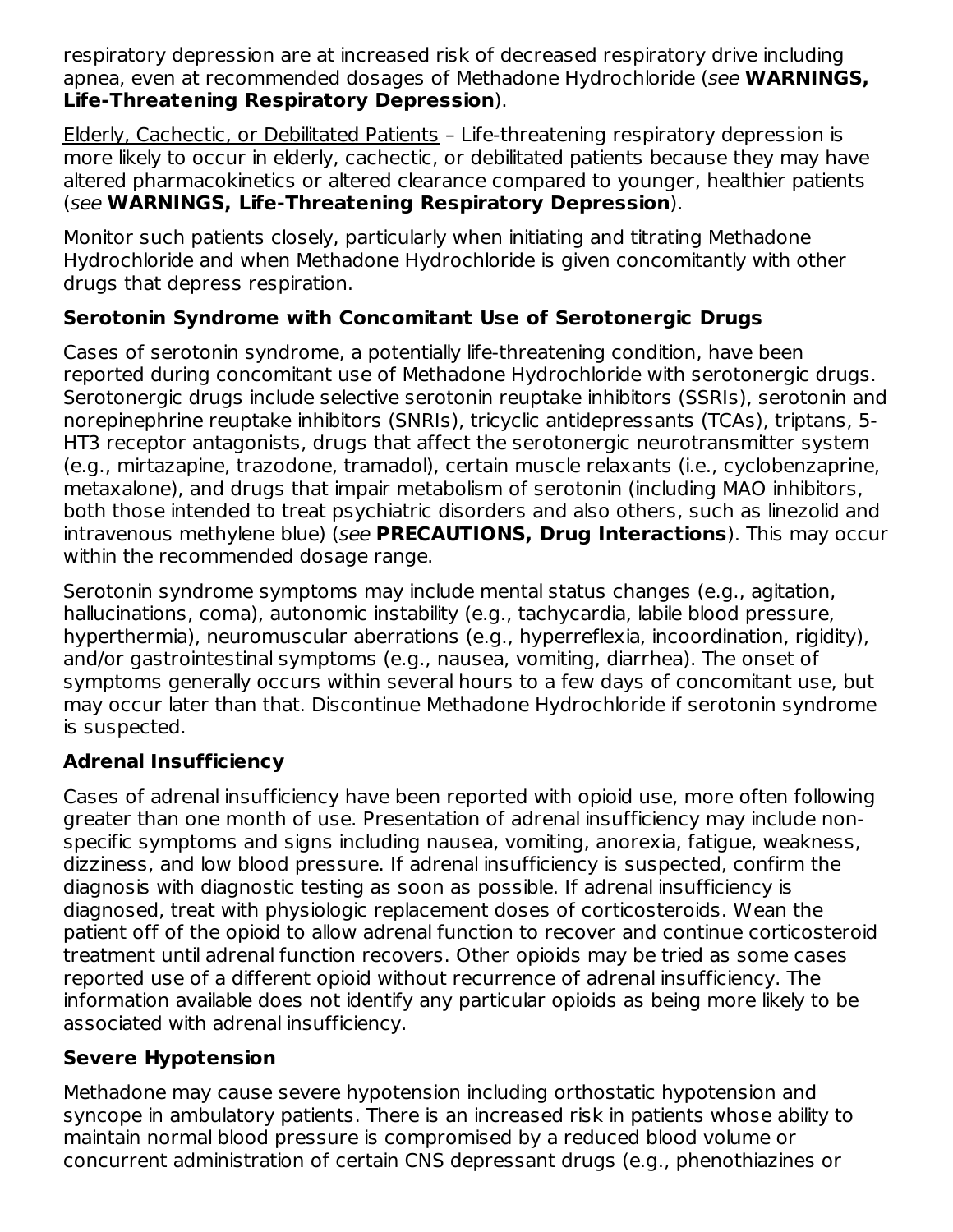general anesthetics) (see **PRECAUTIONS, Drug Interactions**). Monitor these patients for signs of hypotension after initiating or titrating the dosage of Methadone Hydrochloride. In patients with circulatory shock, Methadone Hydrochloride may cause vasodilation that can further reduce cardiac output and blood pressure. Avoid the use of Methadone Hydrochloride in patients with circulatory shock.

## **Use in Patients with Head Injury or Increased Intracranial Pressure**

In patients who may be susceptible to the intracranial effects of CO<sub>2</sub> retention (e.g., those with evidence of increased intracranial pressure or brain tumors), Methadone Hydrochloride may reduce respiratory drive, and the resultant CO $_2$  retention can further increase intracranial pressure. Monitor such patients for signs of sedation and respiratory depression, particularly when initiating therapy with methadone.

Opioids may also obscure the clinical course in a patient with a head injury.

Avoid the use of methadone in patients with impaired consciousness or coma.

# **Risks of Use in Patients with Gastrointestinal Conditions**

Methadone Hydrochloride is contraindicated in patients with known or suspected gastrointestinal obstruction, including paralytic ileus. The methadone in Methadone Hydrochloride may cause spasm of the sphincter of Oddi. Opioids may cause increases in the serum amylase. Monitor patients with biliary tract disease, including acute pancreatitis, for worsening symptoms.

# **Increased Risks of Seizure in Patients with Seizure Disorders**

Methadone may increase frequency of seizures in patients with seizure disorders, and increase the risks of seizures occurring in other clinical settings associated with seizures. Monitor patients with a history of seizure disorders for worsened seizure control during Methadone Hydrochloride therapy.

# **Withdrawal**

Avoid the use of mixed agonist/antagonist (i.e., pentazocine, nalbuphine, and butorphanol) or partial agonist (e.g., buprenorphine) analgesics in patients who are receiving a full opioid agonist, including Methadone Hydrochloride. In these patients, mixed agonists/antagonist and partial agonist analgesics may precipitate withdrawal symptoms (see **PRECAUTIONS, Drug Interactions**).

When discontinuing Methadone Hydrochloride, gradually taper the dosage (see **DOSAGE AND ADMINISTRATION**). Do not abruptly discontinue Methadone Hydrochloride.

# **Use in Ambulatory Patients**

# **Driving or Operating Heavy Machinery**

Inform patients that Methadone Hydrochloride may impair the ability to perform potentially hazardous activities such as driving or operating heavy machinery. Advise patients not to perform such tasks until they know how they will react to the medication (see **PRECAUTIONS, Information for Patients**).

# **Laboratory Test Interactions**

False positive urine drug screens for methadone have been reported for several drugs including diphenhydramine, doxylamine, clomipramine, chlorpromazine, thioridazine,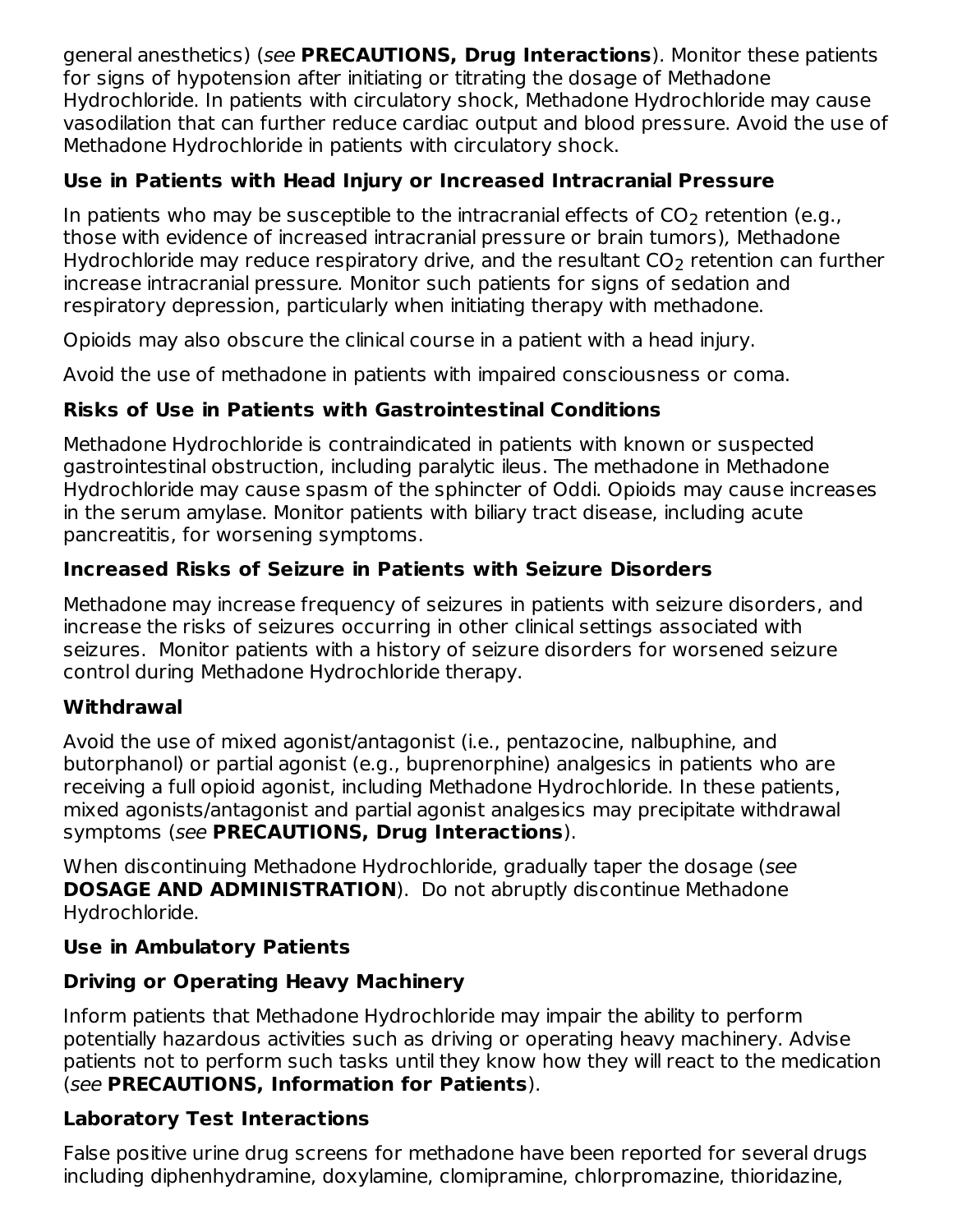quetiapine, and verapamil.

#### **PRECAUTIONS**

#### **Information for Patients**

## **Life-Threatening Respiratory Depression**

Discuss the risk of respiratory depression with patients, explaining that the risk is greatest when starting Methadone Hydrochloride or when the dose is increased (see **WARNINGS**). Advise patients how to recognize respiratory depression and to seek medical attention if they are experiencing breathing difficulties.

## **Interactions with Benzodiazepines and Other CNS Depressants**

Inform patients and caregivers that potentially fatal additive effects may occur if Methadone Hydrochloride is used with benzodiazepines or other CNS depressants, including alcohol. Counsel patients that such medications should not be used concomitantly unless supervised by a healthcare provider

#### (see **WARNINGS**and **PRECAUTIONS, Drug Interactions**).

#### **Symptoms of Arrhythmia**

Instruct patients to seek medical attention immediately if they experience symptoms suggestive of an arrhythmia (such as palpitations, near syncope, or syncope) when taking Methadone Hydrochloride (see **WARNINGS**).

#### **Accidental Ingestion**

Inform patients that accidental ingestion, especially by children, may result in respiratory depression or death (see **WARNINGS**). Instruct patients to take steps to store Methadone Hydrochloride securely. Advise patients to dispose of unused Methadone Hydrochloride by flushing down the toilet.

## **Abuse Potential**

Inform patients that Methadone hydrochloride oral concentrate contains methadone, a Schedule II controlled substance that is subject to abuse (see **WARNINGS**). Instruct patients not to share Methadone Hydrochloride with others and to take steps to protect Methadone Hydrochloride from theft or misuse.

## **Important Administration Instructions (see DOSAGE AND ADMINISTRATION)**

Instruct patients how to properly take Methadone Hydrochloride, including the following:

- Methadone Hydrochloride is for oral administration only. The preparation must not be injected.
- Inform patients that Methadone Hydrochloride should be taken only as directed to reduce the risk of life-threatening adverse reactions (e.g., respiratory depression), and the dose should not be adjusted without consulting a physician or other healthcare professional.
- Reassure patients initiating treatment with Methadone Hydrochloride for opioid dependence that the dose of methadone will "hold" for longer periods of time as treatment progresses.
- Apprise patients seeking to discontinue treatment with methadone for opioid dependence of the high risk of relapse to illicit drug use associated with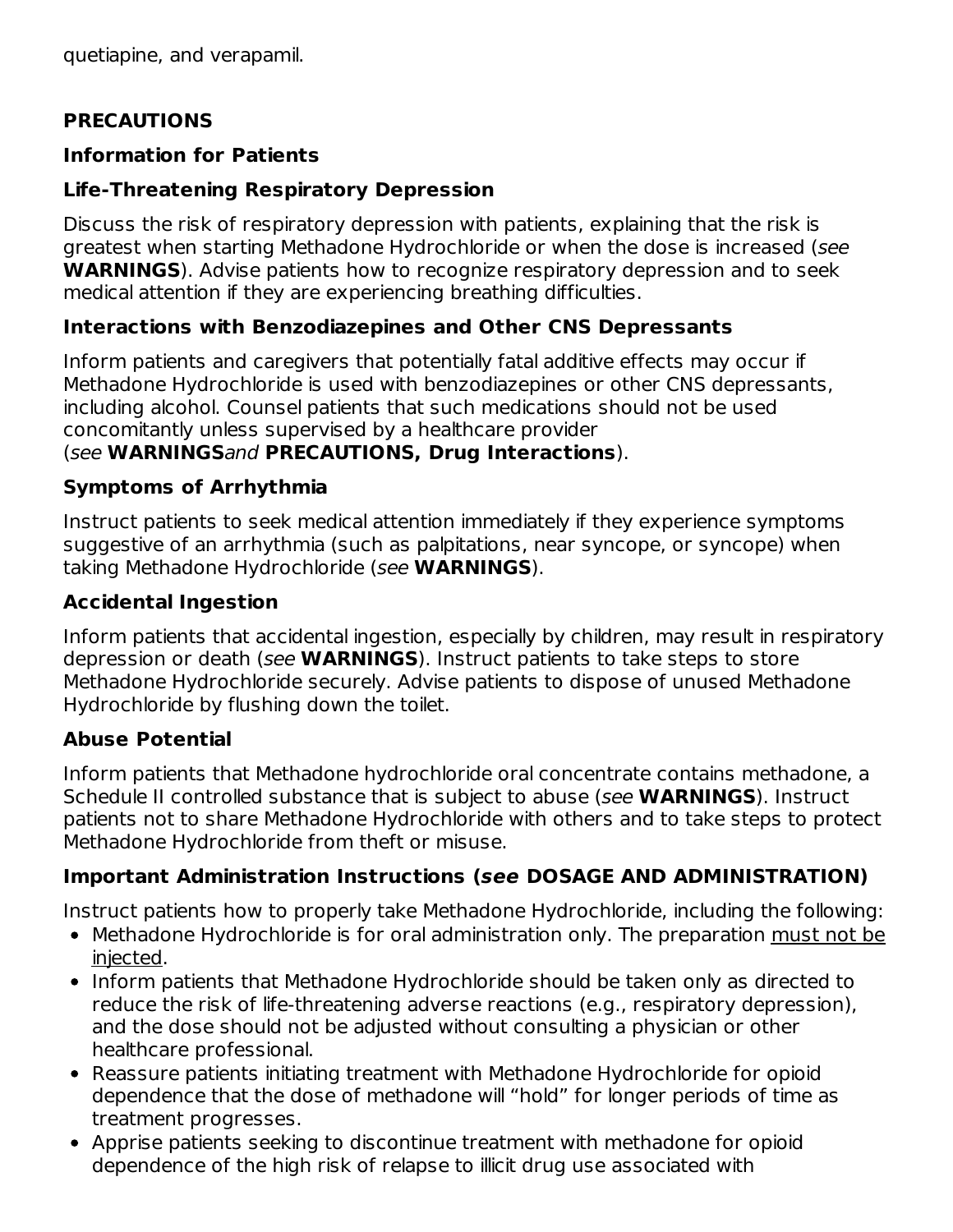discontinuation of Methadone Hydrochloride maintenance treatment.

Advise patients not to discontinue Methadone Hydrochloride without first discussing the need for a tapering regimen with the prescriber.

## **Serotonin Syndrome**

Inform patients that Methadone Hydrochloride could cause a rare but potentially lifethreatening condition resulting from concomitant administration of serotonergic drugs. Warn patients of the symptoms of serotonin syndrome and to seek medical attention right away if symptoms develop. Instruct patients to inform their physicians if they are taking, or plan to take serotonergic medications (see **WARNINGS** and **PRECAUTIONS, Drug Interactions**).

## **MAOI Interaction**

Inform patients to avoid taking Methadone Hydrochloride while using any drugs that inhibit monoamine oxidase. Patients should not start MAOIs while taking Methadone Hydrochloride (see **WARNINGS** and **PRECAUTIONS, Drug Interactions**).

## **Adrenal Insufficiency**

Inform patients that Methadone Hydrochloride could cause adrenal insufficiency, a potentially life-threatening condition. Adrenal insufficiency may present with non-specific symptoms and signs such as nausea, vomiting, anorexia, fatigue, weakness, dizziness, and low blood pressure. Advise patients to seek medical attention if they experience a constellation of these symptoms (see **WARNINGS**).

## **Anaphylaxis**

Inform patients that anaphylaxis has been reported with ingredients contained in methadone hydrochloride oral concentrate. Advise patients how to recognize such a reaction and when to seek medical attention (see **ADVERSE REACTIONS**).

## **Neonatal Opioid Withdrawal**

Advise women that if they are pregnant while being treated with Methadone Hydrochloride, the baby may have signs of withdrawal at birth and that withdrawal is treatable (see **WARNINGS**).

## **Lactation**

Instruct nursing mothers using Methadone Hydrochloride to watch for signs of methadone toxicity in their infants, which include increased sleepiness (more than usual), difficulty breastfeeding, breathing difficulties, or limpness. Instruct nursing mothers to talk to their baby's healthcare provider immediately if they notice these signs. If they cannot reach the healthcare provider right away, instruct them to take the baby to the emergency room or call 911 (or local emergency services) (see **PRECAUTIONS, Pregnancy**).

# **Constipation**

Advise patients of the potential for severe constipation, including management instructions and when to seek medical attention (see **CLINICAL PHARMACOLOGY** and **ADVERSE REACTIONS**).

## **Drug Interactions**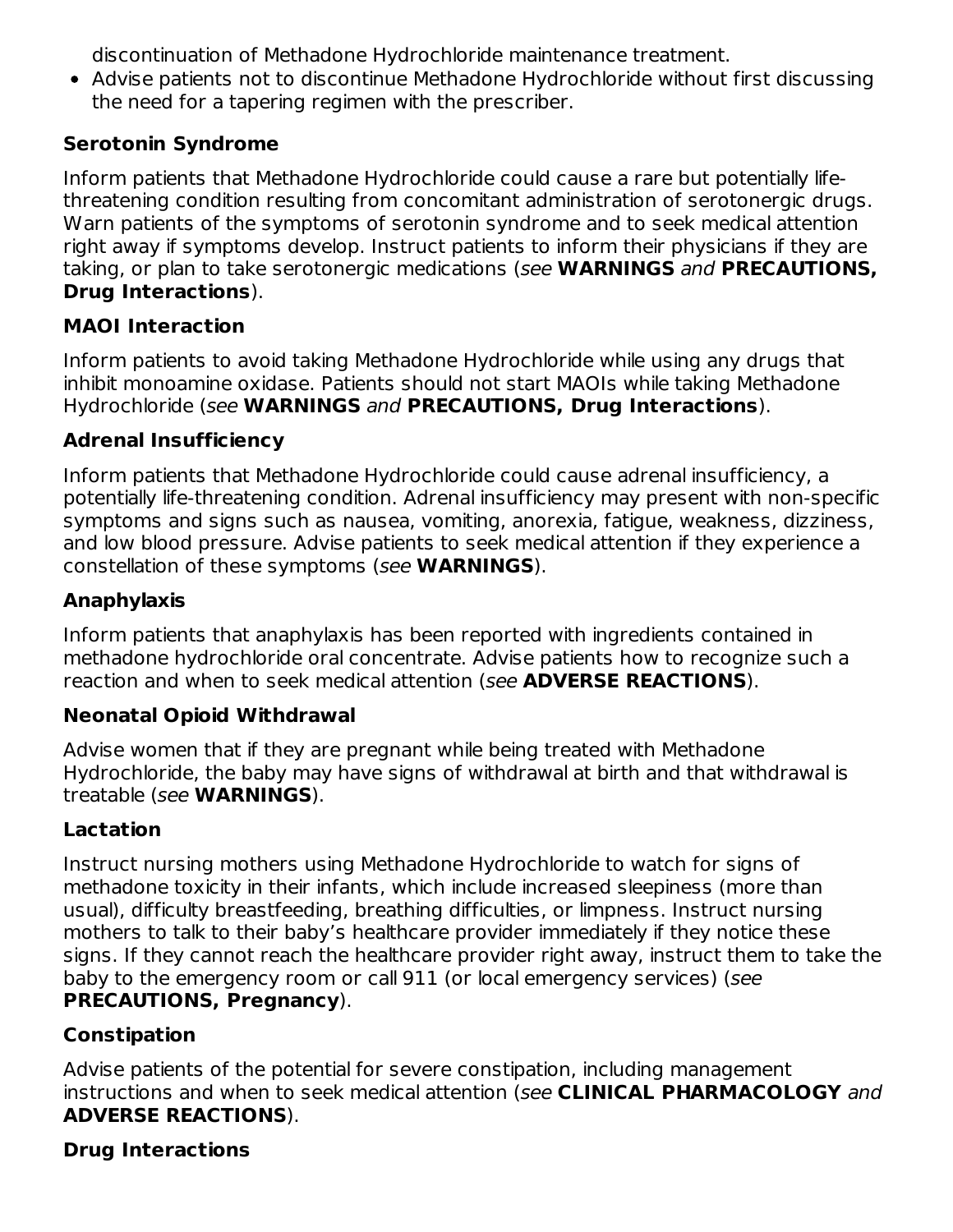#### **Benzodiazepines and Other Central Nervous System (CNS) Depressants**

| Clinical<br>Impact: | Due to additive pharmacologic effect, the<br>concomitant use of benzodiazepines or other<br>CNS depressants, including alcohol, increases<br>the risk of respiratory depression, profound                                                                                                                                                                                                                                                                                                                                                                                                                                                                                                                                                                                                                                                                                                                                                                                                        |
|---------------------|--------------------------------------------------------------------------------------------------------------------------------------------------------------------------------------------------------------------------------------------------------------------------------------------------------------------------------------------------------------------------------------------------------------------------------------------------------------------------------------------------------------------------------------------------------------------------------------------------------------------------------------------------------------------------------------------------------------------------------------------------------------------------------------------------------------------------------------------------------------------------------------------------------------------------------------------------------------------------------------------------|
|                     | sedation, coma, and death.<br>Cessation of benzodiazepines or other CNS<br>depressants is preferred in most cases of<br>concomitant use. In some cases, monitoring in<br>a higher level of care for taper may be<br>appropriate. In others, gradually tapering a<br>patient off of a prescribed benzodiazepine or<br>Intervention: other CNS depressant or decreasing to the<br>lowest effective dose may be appropriate.<br>Before co-prescribing benzodiazepines for<br>anxiety or insomnia, ensure that patients are                                                                                                                                                                                                                                                                                                                                                                                                                                                                          |
|                     | appropriately diagnosed and consider<br>alternative medications and non-pharmacologic<br>treatments (see <b>WARNINGS</b> ).                                                                                                                                                                                                                                                                                                                                                                                                                                                                                                                                                                                                                                                                                                                                                                                                                                                                      |
| Examples:           | Alcohol, benzodiazepines, and other<br>sedatives/hypnotics, anxiolytics, tranquilizers,<br>muscle relaxants, general anesthetics,<br>antipsychotics, other opioids.                                                                                                                                                                                                                                                                                                                                                                                                                                                                                                                                                                                                                                                                                                                                                                                                                              |
|                     | Inhibitors of CYP3A4, CYP2B6, CYP2C19, CYP2C9, or                                                                                                                                                                                                                                                                                                                                                                                                                                                                                                                                                                                                                                                                                                                                                                                                                                                                                                                                                |
| CYP2D6              |                                                                                                                                                                                                                                                                                                                                                                                                                                                                                                                                                                                                                                                                                                                                                                                                                                                                                                                                                                                                  |
| Clinical<br>Impact: | Methadone undergoes hepatic N-demethylation<br>by several cytochrome P450 (CYP) isoforms,<br>including CYP3A4, CYP2B6, CYP2C19, CYP2C9,<br>and CYP2D6. The concomitant use of<br>methadone and CYP3A4, CYP2B6, CYP2C19,<br>CYP2C9, or CYP2D6 inhibitors can increase the<br>plasma concentration of methadone, resulting<br>in increased or prolonged opioid effects, and<br>may result in a fatal overdose, particularly<br>when an inhibitor is added after a stable dose<br>of methadone is achieved. These effects may<br>be more pronounced with concomitant use of<br>drugs that inhibit more than one of the CYP<br>enzymes listed above.<br>After stopping a CYP3A4, CYP2B6, CYP2C19,<br>CYP2C9, or CYP2D6 inhibitor, as the effects of<br>the inhibitor decline, the methadone plasma<br>concentration can decrease, resulting in<br>decreased opioid efficacy or withdrawal<br>symptoms in patients physically dependent on<br>methadone.<br>If concomitant use is necessary, consider |
|                     | dosage reduction of methadone until stable                                                                                                                                                                                                                                                                                                                                                                                                                                                                                                                                                                                                                                                                                                                                                                                                                                                                                                                                                       |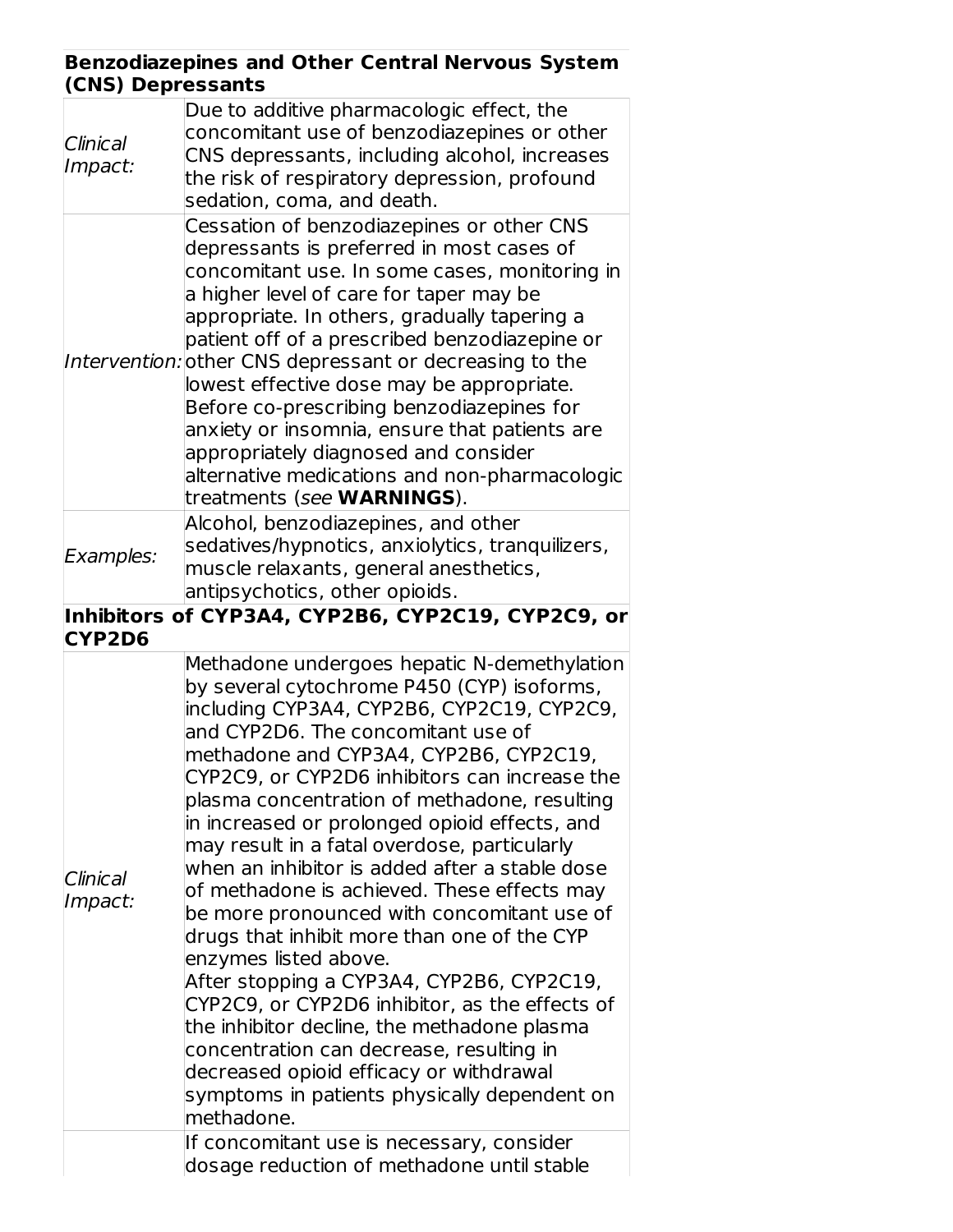| Intervention:<br>Examples:           | drug effects are achieved. Monitor patients for<br>respiratory depression and sedation at<br>frequent intervals.<br>If a CYP3A4, CYP2B6, CYP2C19, CYP2C9, or<br>CYP2D6 inhibitor is discontinued, follow<br>patients for signs of opioid withdrawal and<br>consider increasing the methadone dosage<br>until stable drug effects are achieved.<br>Macrolide antibiotics (e.g., erythromycin),<br>azole-antifungal agents (e.g., ketoconazole),<br>protease inhibitors (e.g., ritonavir), fluconazole,<br>fluvoxamine, some selective serotonin reuptake                                                                                                                                                                |
|--------------------------------------|------------------------------------------------------------------------------------------------------------------------------------------------------------------------------------------------------------------------------------------------------------------------------------------------------------------------------------------------------------------------------------------------------------------------------------------------------------------------------------------------------------------------------------------------------------------------------------------------------------------------------------------------------------------------------------------------------------------------|
|                                      | inhibitors (SSRIs) (e.g., sertraline, fluvoxamine)                                                                                                                                                                                                                                                                                                                                                                                                                                                                                                                                                                                                                                                                     |
|                                      | Inducers of CYP3A4, CYP2B6, CYP2C19, or CYP2C9                                                                                                                                                                                                                                                                                                                                                                                                                                                                                                                                                                                                                                                                         |
| Clinical<br>Impact:                  | The concomitant use of methadone and<br>CYP3A4, CYP2B6, CYP2C19, or CYP2C9<br>inducers can decrease the plasma<br>concentration of methadone, resulting in<br>decreased efficacy or onset of withdrawal<br>symptoms in patients physically dependent on<br>methadone. These effects could be more<br>pronounced with concomitant use of drugs<br>that can induce multiple CYP enzymes.<br>After stopping a CYP3A4, CYP2B6, CYP2C19, or<br>CYP2C9 inducer, as the effects of the inducer<br>decline, the methadone plasma concentration<br>can increase, which could increase or prolong<br>both the therapeutic effects and adverse<br>reactions, and may cause serious respiratory<br>depression, sedation, or death. |
| Intervention:                        | If concomitant use is necessary, consider<br>increasing the methadone dosage until stable<br>drug effects are achieved. Monitor for signs of<br>opioid withdrawal. If a CYP3A4, CYP2B6,<br>CYP2C19, or CYP2C9 inducer is discontinued,<br>consider methadone dosage reduction and<br>monitor for signs of respiratory depression<br>and sedation.                                                                                                                                                                                                                                                                                                                                                                      |
| Examples:                            | Rifampin, carbamazepine, phenytoin, St. John's<br>Wort, Phenobarbital                                                                                                                                                                                                                                                                                                                                                                                                                                                                                                                                                                                                                                                  |
|                                      | <b>Potentially Arrhythmogenic Agents</b>                                                                                                                                                                                                                                                                                                                                                                                                                                                                                                                                                                                                                                                                               |
| Clinical<br>Impact:<br>Intervention: | Pharmacodynamic interactions may occur with<br>concomitant use of methadone and potentially<br>arrhythmogenic agents or drugs capable of<br>inducing electrolyte disturbances<br>(hypomagnesemia, hypokalemia).<br>Monitor patients closely for cardiac conduction<br>changes.                                                                                                                                                                                                                                                                                                                                                                                                                                         |
|                                      | Drugs known to have potential to prolong QT                                                                                                                                                                                                                                                                                                                                                                                                                                                                                                                                                                                                                                                                            |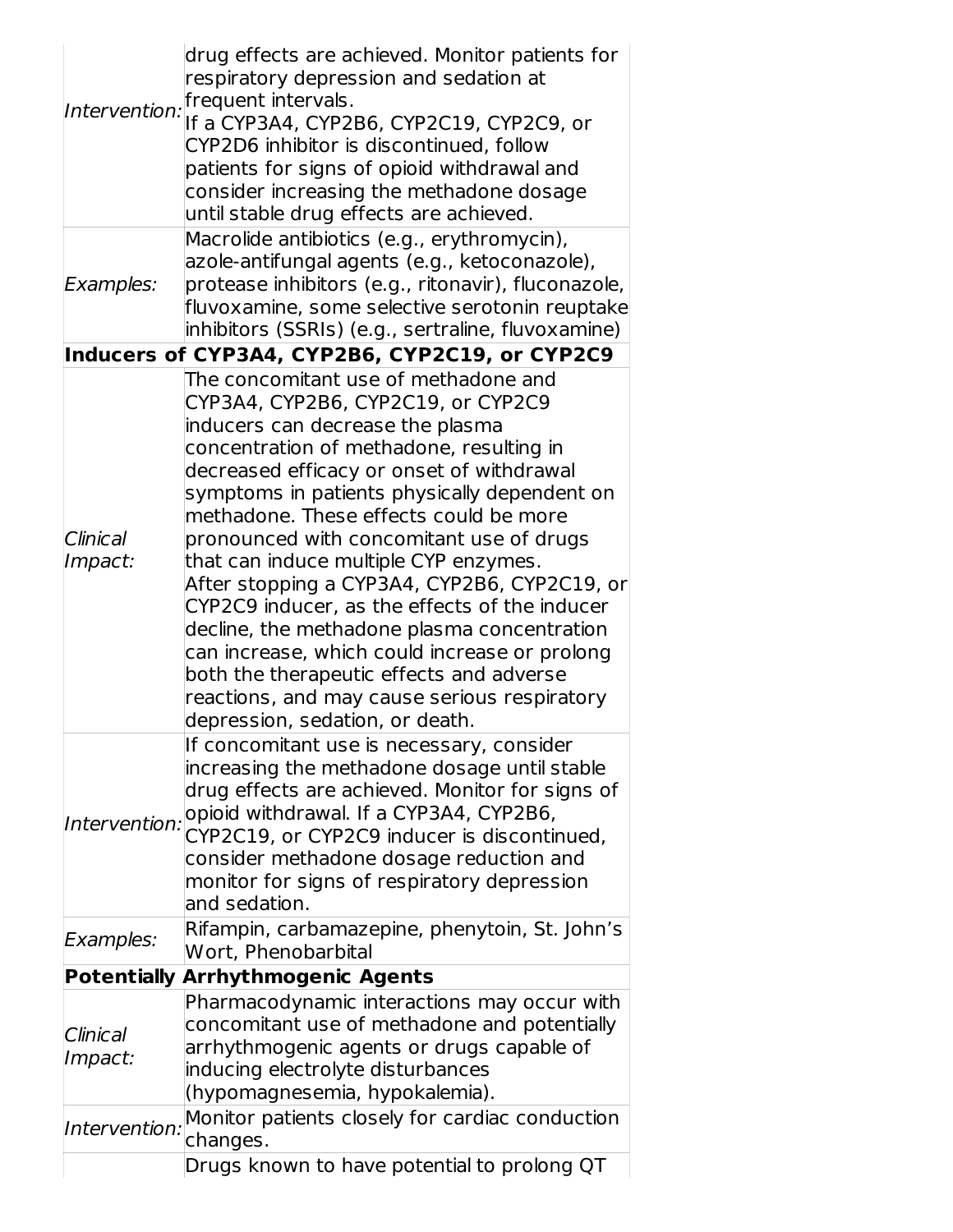| Examples:                 | interval: Class I and III antiarrhythmics, some<br>neuroleptics and tricyclic antidepressants, and<br>calcium channel blockers. Drugs capable of<br>inducing electrolyte disturbances: Diuretics,<br>laxatives, and, in rare cases, mineralocortocoid<br>hormones.                                                                                                                                                                                                                                                                        |
|---------------------------|-------------------------------------------------------------------------------------------------------------------------------------------------------------------------------------------------------------------------------------------------------------------------------------------------------------------------------------------------------------------------------------------------------------------------------------------------------------------------------------------------------------------------------------------|
| <b>Serotonergic Drugs</b> |                                                                                                                                                                                                                                                                                                                                                                                                                                                                                                                                           |
| Clinical<br>Impact:       | The concomitant use of opioids with other<br>drugs that affect the serotonergic<br>neurotransmitter system has resulted in<br>serotonin syndrome (see WARNINGS).                                                                                                                                                                                                                                                                                                                                                                          |
|                           | If concomitant use is warranted, carefully<br>observe the patient, particularly during<br>Intervention: treatment initiation and dose adjustment.<br>Discontinue Methadone Hydrochloride if<br>serotonin syndrome is suspected.                                                                                                                                                                                                                                                                                                           |
| Examples:                 | Selective serotonin reuptake inhibitors (SSRIs),<br>serotonin and norepinephrine reuptake<br>inhibitors (SNRIs), tricyclic antidepressants<br>(TCAs), triptans, 5-HT3 receptor antagonists,<br>drugs that affect the serotonin<br>neurotransmitter system (e.g., mirtazapine,<br>trazodone, tramadol), certain muscle relaxants<br>(i.e., cyclobenzaprine, metaxalone), monoamine<br>oxidase (MAO) inhibitors (those intended to<br>treat psychiatric disorders and also others,<br>such as linezolid and intravenous methylene<br>blue). |
|                           | <b>Monoamine Oxidase Inhibitors (MAOIs)</b>                                                                                                                                                                                                                                                                                                                                                                                                                                                                                               |
| Clinical<br>Impact:       | MAOI interactions with opioids may manifest as<br>serotonin syndrome or opioid toxicity (e.g.,<br>respiratory depression, coma)<br>(see WARNINGS).                                                                                                                                                                                                                                                                                                                                                                                        |
|                           | The use of Methadone Hydrochloride is not<br>Intervention: recommended for patients taking MAOIs or<br>within 14 days of stopping such treatment.                                                                                                                                                                                                                                                                                                                                                                                         |
| Examples:                 | phenelzine, tranylcypromine, linezolid                                                                                                                                                                                                                                                                                                                                                                                                                                                                                                    |
|                           | Mixed Agonist/Antagonist and Partial Agonist Opioid                                                                                                                                                                                                                                                                                                                                                                                                                                                                                       |
| <b>Analgesics</b>         |                                                                                                                                                                                                                                                                                                                                                                                                                                                                                                                                           |
| Clinical<br>Impact:       | Patients maintained on methadone may<br>experience withdrawal symptoms when given<br>opioid antagonists, mixed agonist/antagonists,<br>and partial agonists.                                                                                                                                                                                                                                                                                                                                                                              |
|                           | Intervention: Avoid concomitant use.                                                                                                                                                                                                                                                                                                                                                                                                                                                                                                      |
| Examples:                 | butorphanol, nalbuphine, pentazocine,<br>buprenorphine                                                                                                                                                                                                                                                                                                                                                                                                                                                                                    |
| <b>Muscle Relaxants</b>   |                                                                                                                                                                                                                                                                                                                                                                                                                                                                                                                                           |
| Clinical                  | Methadone may enhance the neuromuscular<br>blocking action of skeletal muscle relaxants and                                                                                                                                                                                                                                                                                                                                                                                                                                               |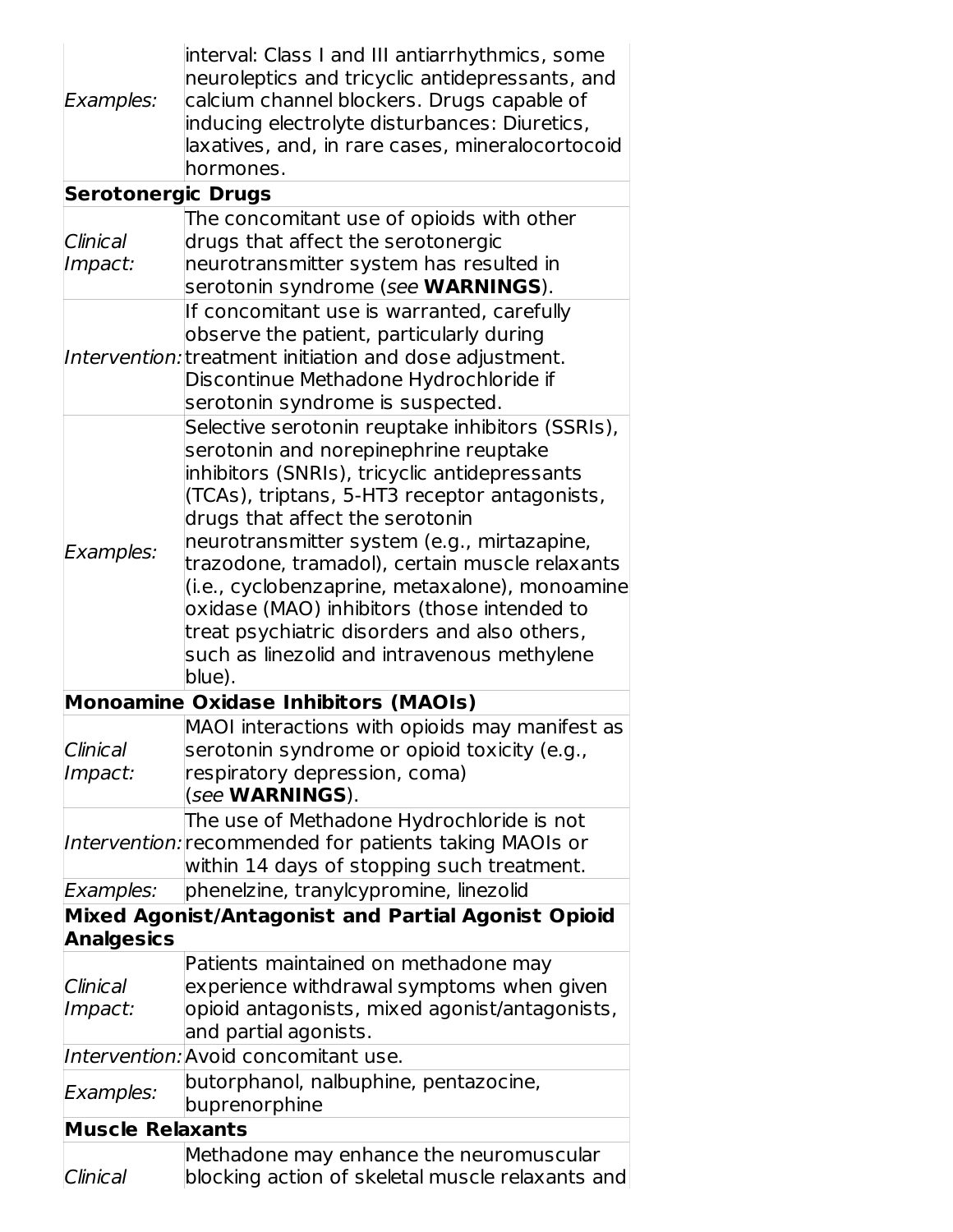| Impact:                      | produce an increased degree of respiratory<br>depression.                                                                                                                                                              |  |  |  |
|------------------------------|------------------------------------------------------------------------------------------------------------------------------------------------------------------------------------------------------------------------|--|--|--|
|                              | Monitor patients for signs of respiratory<br>depression that may be greater than otherwise<br>Intervention: expected and decrease the dosage of<br>Methadone Hydrochloride and/or the muscle<br>relaxant as necessary. |  |  |  |
| <b>Diuretics</b>             |                                                                                                                                                                                                                        |  |  |  |
| Clinical                     | Opioids can reduce the efficacy of diuretics by<br>inducing the release of antidiuretic hormone.                                                                                                                       |  |  |  |
| Impact:                      |                                                                                                                                                                                                                        |  |  |  |
|                              | Monitor patients for signs of diminished<br>Intervention: diuresis and/or effects on blood pressure and<br>increase the dosage of the diuretic as needed.                                                              |  |  |  |
| <b>Anticholinergic Drugs</b> |                                                                                                                                                                                                                        |  |  |  |
| Clinical<br>Impact:          | The concomitant use of anticholinergic drugs<br>may increase risk of urinary retention and/or<br>severe constipation, which may lead to<br>paralytic ileus.                                                            |  |  |  |
| Intervention:                | Monitor patients for signs of urinary retention<br>or reduced gastric motility when Methadone<br>Hydrochloride is used concomitantly with<br>anticholinergic drugs.                                                    |  |  |  |

## **Paradoxical Effects of Antiretroviral Agents on Methadone**

Concurrent use of certain protease inhibitors with CYP3A4 inhibitory activity, alone and in combination, such as abacavir, amprenavir, darunavir+ritonavir, efavirenz, nelfinavir, nevirapine, ritonavir, telaprevir, lopinavir+ritonavir, saquinavir+ritonavir, and tipranvir+ritonavir, has resulted in increased clearance or decreased plasma levels of methadone. This may result in reduced efficacy of Methadone Hydrochloride and could precipitate a withdrawal syndrome. Monitor patients receiving Methadone Hydrochloride and any of these anti-retroviral therapies closely for evidence of withdrawal effects and adjust the Methadone Hydrochloride dose accordingly.

## **Effects of Methadone on Antiretroviral Agents**

**Didanosine and Stavudine** – Experimental evidence demonstrated that methadone decreased the area under the concentration-time curve (AUC) and peak levels for didanosine and stavudine, with a more significant decrease for didanosine. Methadone disposition was not substantially altered.

**Zidovudine** – Experimental evidence demonstrated that methadone increased the AUC of zidovudine which could result in toxic effects.

**Desipramine** - Plasma levels of desipramine have increased with concurrent methadone administration.

#### **Carcinogenesis, Mutagenesis, Impairment of Fertility**

**Carcinogenesis** – The results of carcinogenicity assessment in B6C2F1 mice and Fischer 344 rats following dietary administration of two doses of methadone HCl have been published. Mice consumed 15 mg/kg/day or 60 mg/kg/day methadone for two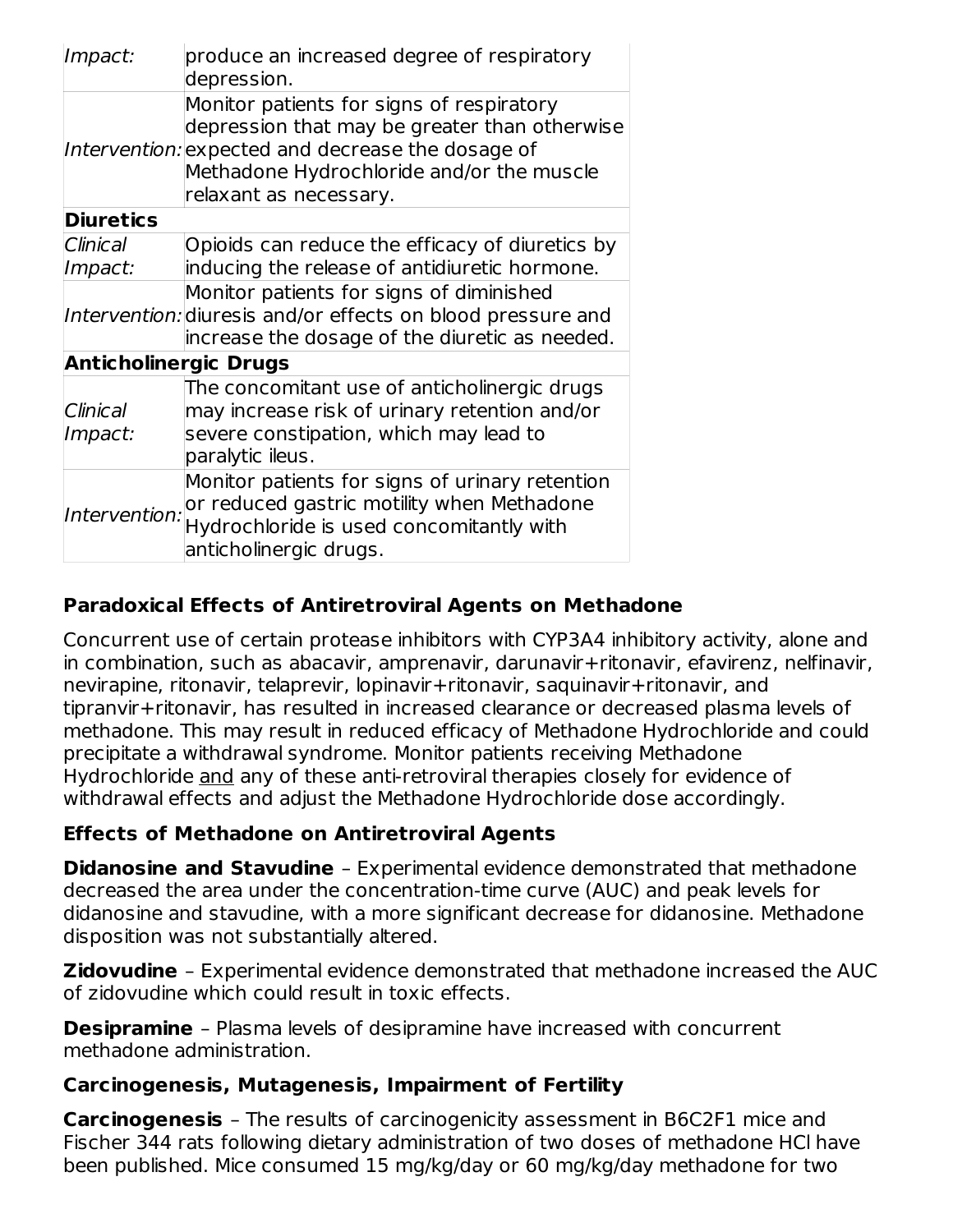years. These doses were approximately 0.6 and 2.5 times a human daily oral dose of 120 mg/day on a body surface area basis (HDD). There was a significant increase in pituitary adenomas in female mice treated with 15 mg/kg/day but not with 60 mg/kg/day. Under the conditions of the assay, there was no clear evidence for a treatment-related increase in the incidence of neoplasms in male rats. Due to decreased food consumption in males at the high dose, male rats consumed 16 mg/kg/day and 28 mg/kg/day of methadone for two years. These doses were approximately 1.3 and 2.3 times the HDD. In contrast, female rats consumed 46 mg/kg/day or 88 mg/kg/day for two years. These doses were approximately 3.7 and 7.1 times the HDD. Under the conditions of the assay, there was no clear evidence for a treatment-related increase in the incidence of neoplasms in either male or female rats.

**Mutagenesis** –There are several published reports on the potential genetic toxicity of methadone. Methadone tested negative in tests for chromosome breakage and disjunction and sex-linked recessive lethal gene mutations in germ cells of Drosophila using feeding and injection procedures. In contrast, methadone tested positive in the in vivo mouse dominant lethal assay and the in vivo mammalian spermatogonial chromosome aberration test. Additionally, methadone tested positive in the E. coli DNA repair system and Neurospora crassa and mouse lymphoma forward mutation assays.

**Impairment of Fertility** – Published animal studies provide additional data indicating that methadone treatment of males can alter reproductive function. Methadone produces decreased sexual activity (mating) of male rats at 10 mg/kg/day (corresponding to 0.3 times the human daily oral dose of 120 mg/day based on body surface area). Methadone also produces a significant regression of sex accessory organs and testes of male mice and rats at 0.2 and 0.8 times the HDD, respectively. Methadone treatment of pregnant rats from Gestation Day 14 to 19 reduced fetal blood testosterone and androstenedione in male. Decreased serum levels of testosterone were observed in male rats that were treated with methadone (1.3 to 3.3 mg/kg/day for 14 days, corresponding to 0.1 to 0.3 times the HDD) or 10 to 15 mg/kg/day for 10 days (0.8 to 1.2 times the HDD).

## **Pregnancy**

Neonatal opioid withdrawal syndrome (NOWS) is an expected and treatable outcome of prolonged use of opioids during pregnancy (see **WARNINGS**).

There are no controlled studies of methadone use in pregnant women that can be used to establish safety. However, an expert review of published data on experiences with methadone use during pregnancy by the Teratogen Information System (TERIS) concluded that maternal use of methadone during pregnancy as part of a supervised, therapeutic regimen is unlikely to pose a substantial teratogenic risk (quantity and quality of data assessed as "limited to fair"). However, the data are insufficient to state that there is no risk (TERIS, last reviewed October, 2002). Pregnant women involved in methadone maintenance programs have been reported to have significantly improved prenatal care leading to significantly reduced incidence of obstetric and fetal complications and neonatal morbidity and mortality when compared to women using illicit drugs. Several factors complicate the interpretation of investigations of the children of women who take methadone during pregnancy. These include the maternal use of illicit drugs, other maternal factors such as nutrition, infection, and psychosocial circumstances, limited information regarding dose and duration of methadone use during pregnancy, and the fact that most maternal exposure appears to occur after the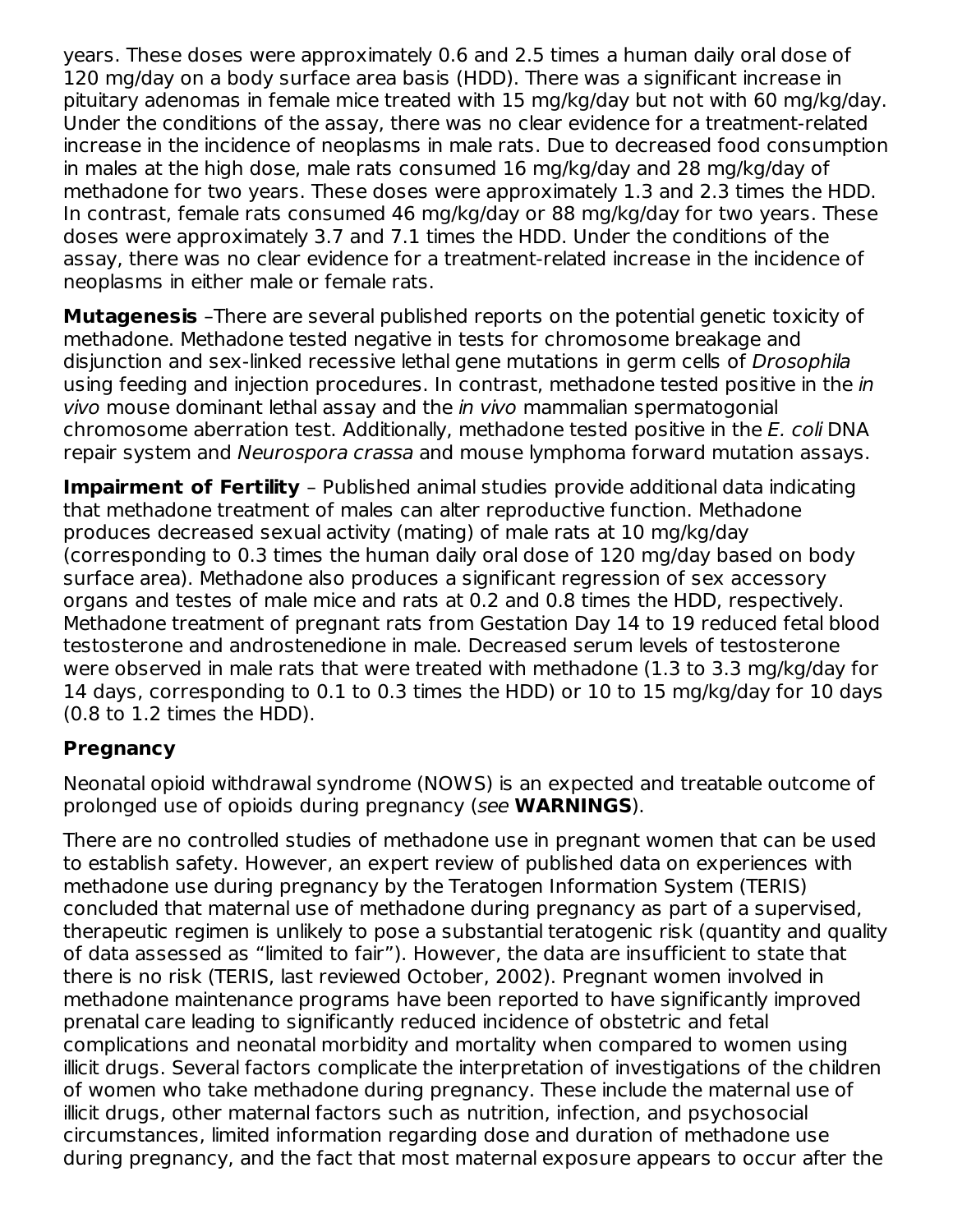first trimester of pregnancy. Reported studies have generally compared the benefit of methadone to the risk of untreated addiction to illicit drugs.

Methadone has been detected in amniotic fluid and cord plasma at concentrations proportional to maternal plasma and in newborn urine at lower concentrations than corresponding maternal urine.

A retrospective series of 101 pregnant, opiate-dependent women who underwent inpatient opiate detoxification with methadone did not demonstrate any increased risk of miscarriage in the second trimester or premature delivery in the third trimester.

Several studies have suggested that infants born to narcotic-addicted women treated with methadone during all or part of pregnancy have been found to have decreased fetal growth with reduced birth weight, length, and/or head circumference compared to controls. This growth deficit does not appear to persist into later childhood. However, children born to women treated with methadone during pregnancy have been shown to demonstrate mild but persistent deficits in performance on psychometric and behavioral tests.

In published animal reproduction studies, methadone administered subcutaneously during the early gestational period produced neural tube defects (i.e., exencephaly and cranioschisis) in the hamster at doses 2 times the human daily oral dose of 120 mg/day on a mg/m<sup>2</sup> basis (HDD) and in mice at doses equivalent to the HDD. Administration of methadone to pregnant animals during organogenesis and through lactation resulted decreased litter size, pup mortality, decreased pup body weights, developmental delays, and long-term neurochemical changes in the brain of offspring which correlate with altered behavioral responses that persist through adulthood at exposures comparable to and less than the HDD. Administration of methadone to male rodents prior to mating with untreated females resulted in increased neonatal mortality and significant differences in behavioral tests in the offspring at exposures comparable to and less than the HDD (see **Data**). Based on animal data, advise pregnant women of the potential risk to a fetus.

Neonatal opioid withdrawal syndrome may occur in newborn infants of mothers who are receiving treatment with Methadone Hydrochloride.

Neonatal opioid withdrawal syndrome presents as irritability, hyperactivity and abnormal sleep pattern, high pitched cry, tremor, vomiting, diarrhea, and/or failure to gain weight. Signs of neonatal withdrawal usually occur in the first days after birth. The duration and severity of neonatal opioid withdrawal syndrome may vary. Observe newborns for signs of neonatal opioid withdrawal syndrome and manage accordingly (see **WARNINGS, Neonatal Opioid Withdrawal Syndrome**).

Abnormal fetal nonstress tests (NSTs) have been reported to occur more frequently when the test is performed 1 to 2 hours after a maintenance dose of methadone in late pregnancy compared to controls.

# **Data**

# **Animal Data**

Formal reproductive and developmental toxicology studies for methadone have not been conducted. Exposure margins for the following published study reports are based on a human daily dose (HDD) of 120 mg methadone using a body surface area comparison.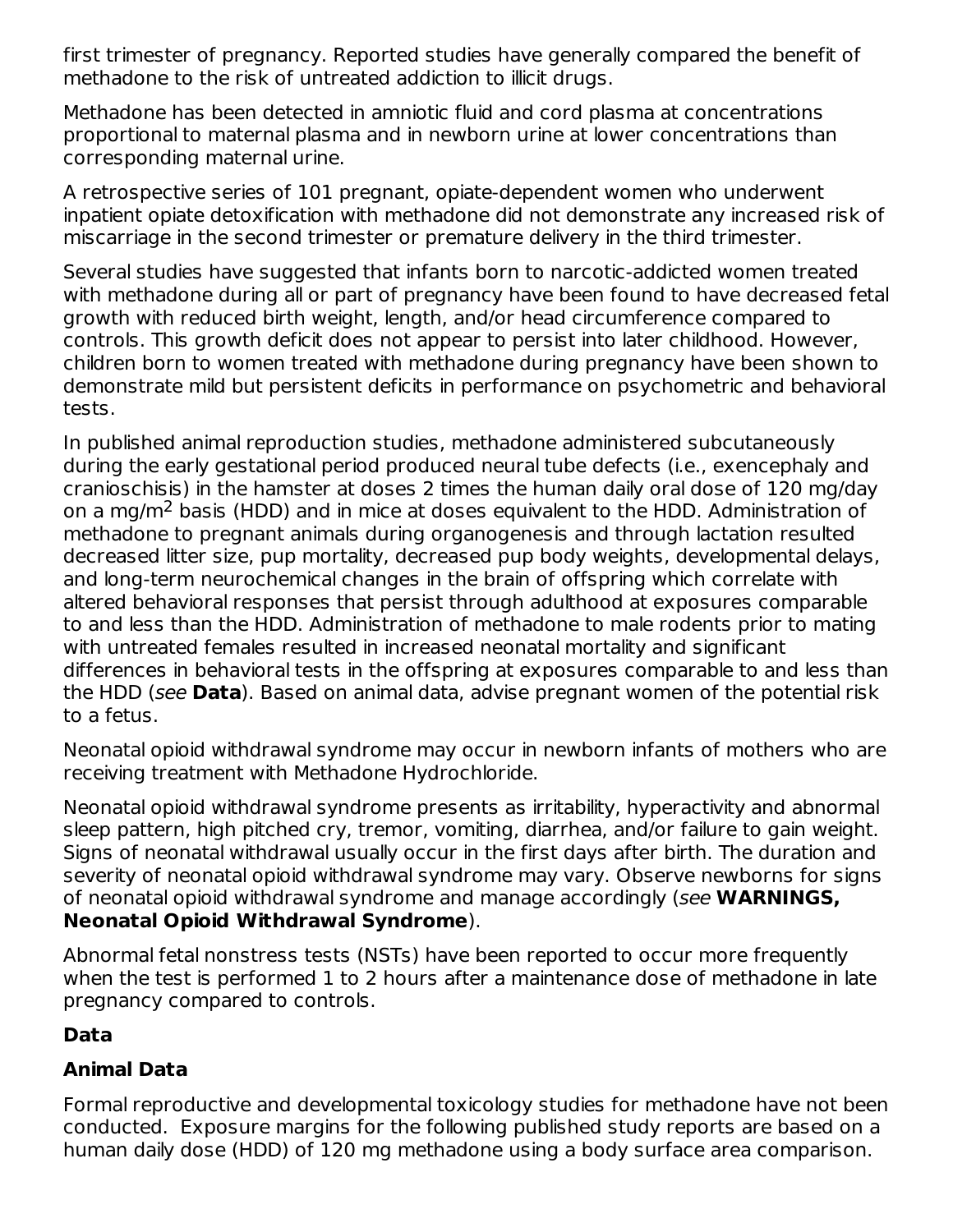In a published study in pregnant hamsters, a single subcutaneous dose of methadone ranging from 31 mg/kg (2 times the HDD) to 185 mg/kg on Gestation Day 8 resulted in a decrease in the number of fetuses per litter and an increase in the percentage of fetuses exhibiting neural tube defects including exencephaly, cranioschisis, and "various other lesions." The majority of the doses tested also resulted in maternal death. In a study in pregnant mice, a single subcutaneous dose of 22 to 24 mg/kg methadone (approximately equivalent to the HDD) administered on Gestation Day 9 produced exencephaly in 11% of the embryos. In another study in pregnant mice, subcutaneous doses up to 28 mg/kg/day methadone (equivalent to the HDD) administered from Gestation Day 6 to 15 resulted in no malformations, but there were increased postimplantation loss and decreased live fetuses at 10 mg/kg/day or greater (0.4 times the HDD) and decreased ossification and fetal body weight at 20 mg/kg/day or greater (0.8 times the HDD). In a second study of pregnant mice dosed with subcutaneous doses up to 28 mg/kg/day methadone from Gestation Day 6 to 15, there was decreased pup viability, delayed onset of development of negative phototaxis and eye opening, increased righting reflexes at 5 mg/kg/day or greater (0.2 times the HDD), and decreased number of live pups at birth and decreased pup weight gain at 20 mg/kg/day or greater (0.8 times the HDD). No effects were reported in a study of pregnant rats and rabbits at oral doses up to 40 mg/kg (3 and 6 times, respectively, the HDD) administered from Gestation Days 6 to 15 and 6 to 18, respectively.

When pregnant rats were treated with intraperitoneal doses of 2.5, 5, or 7.5 mg/kg methadone from one week prior to mating, through gestation until the end of lactation period, 5 mg/kg or greater (0.4 times the HDD) methadone resulted in decreases in litter size and live pups born and 7.5 mg/kg (0.6 times the HDD) resulted in decreased birth weights. Furthermore, decreased pup viability and pup body weight gain at 2.5 mg/kg or greater (0.2 times the HDD) were noted during the preweaning period.

Additional animal data demonstrates evidence for neurochemical changes in the brains of offspring from methadone-treated pregnant rats, including changes to the cholinergic, dopaminergic, noradrenergic and serotonergic systems at doses below the HDD. Other animal studies have reported that prenatal and/or postnatal exposure to opioids including methadone alters neuronal development and behavior in the offspring including alterations in learning ability, motor activity, thermal regulation, nociceptive responses, and sensitivity to drugs at doses below the HDD. Treatment of pregnant rats subcutaneously with 5 mg/kg methadone from Gestation Day 14 to 19 (0.4 times the HDD) reduced fetal blood testosterone and androstenedione in males.

Published animal data have reported increased neonatal mortality in the offspring of male rodents that were treated with methadone at doses comparable to and less than the HDD for 1 to 12 days before and/or during mating (with more pronounced effects in the first 4 days). In these studies, the female rodents were not treated with methadone, indicating paternally-mediated developmental toxicity. Specifically, methadone administered to the male rat prior to mating with methadone-naïve females resulted in decreased weight gain in progeny after weaning. The male progeny demonstrated reduced thymus weights, whereas the female progeny demonstrated increased adrenal weights. Behavioral testing of these male and female progeny revealed significant differences in behavioral tests compared to control animals, suggesting that paternal methadone exposure can produce physiological and behavioral changes in progeny in this model. Examination of uterine contents of methadone-naïve female mice bred to methadone-treated male mice (once a day for three consecutive days) indicated that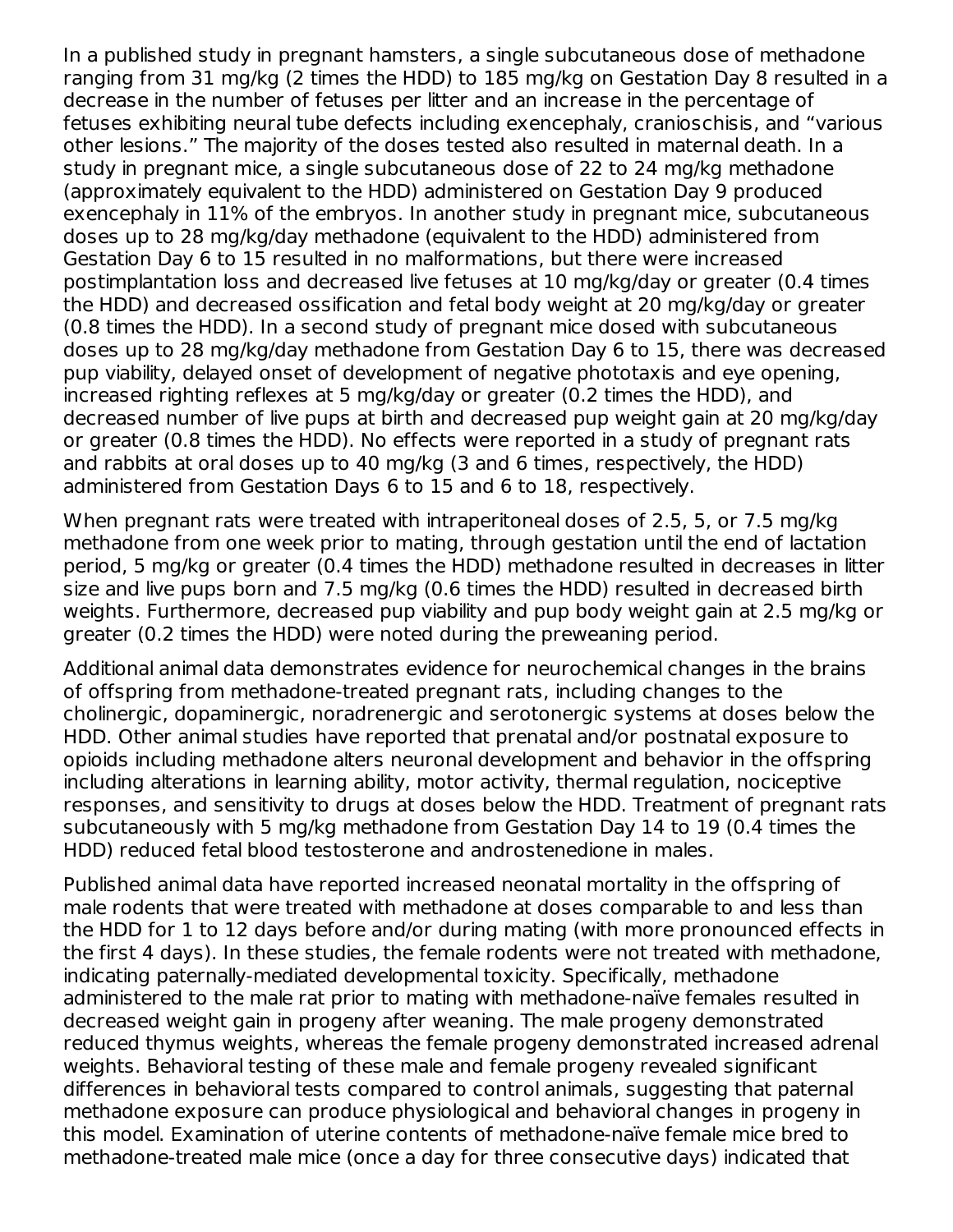methadone treatment produced an increase in the rate of preimplantation deaths in all post-meiotic states at 1 mg/kg/day or greater (0.04 times the HDD). Chromosome analysis revealed a dose-dependent increase in the frequency of chromosomal abnormalities at 1 mg/kg/day or greater.

Studies demonstrated that methadone treatment of male rats for 21 to 32 days prior to mating with methadone-naïve females did not produce any adverse effects, suggesting that prolonged methadone treatment of the male rat resulted in tolerance to the developmental toxicities noted in the progeny. Mechanistic studies in this rat model suggest that the developmental effects of "paternal" methadone on the progeny appear to be due to decreased testosterone production. These animal data mirror the reported clinical findings of decreased testosterone levels in human males on methadone maintenance therapy for opioid addiction and in males receiving chronic intraspinal opioids.

## **Labor and Delivery**

As with all opioids, administration of this product to the mother shortly before delivery may result in some degree of respiratory depression in the newborn, especially if higher doses are used. Methadone is not recommended for obstetric analgesia because its long duration of action increases the probability of respiratory depression in the newborn. Narcotics with mixed agonist/antagonist properties should not be used for pain control during labor in patients chronically treated with methadone as they may precipitate acute withdrawal.

## **Lactation**

## **Risk Summary**

Based on two studies in 22 breastfeeding women maintained on methadone treatment, methadone was present in low levels in human milk, and did not show adverse reactions in breastfed infants. The developmental and health benefits of breastfeeding should be considered along with the mother's clinical need for methadone and any potential adverse effects on the breastfed child from the drug or from the underlying maternal condition.

## **Clinical Considerations**

Advise breastfeeding women taking methadone to monitor the infant for increased drowsiness and breathing difficulties.

## **Data**

In a study of ten breastfeeding women maintained on oral methadone doses of 10 to 80 mg/day, methadone concentrations from 50 to 570 mcg/L in milk were reported, which, in the majority of samples, were lower than maternal serum drug concentrations at steady state.

In a study of twelve breastfeeding women maintained on oral methadone doses of 20 to 80 mg/day, methadone concentrations from 39 to 232 mcg/L in milk were reported. Based on an average milk consumption of 150 mL/kg/day, an infant would consume approximately 17.4 mcg/kg/day, which is approximately 2 to 3% of the oral maternal dose. Methadone has been detected in very low plasma concentrations in some infants whose mothers were taking methadone.

There have been rare cases of sedation and respiratory depression in infants exposed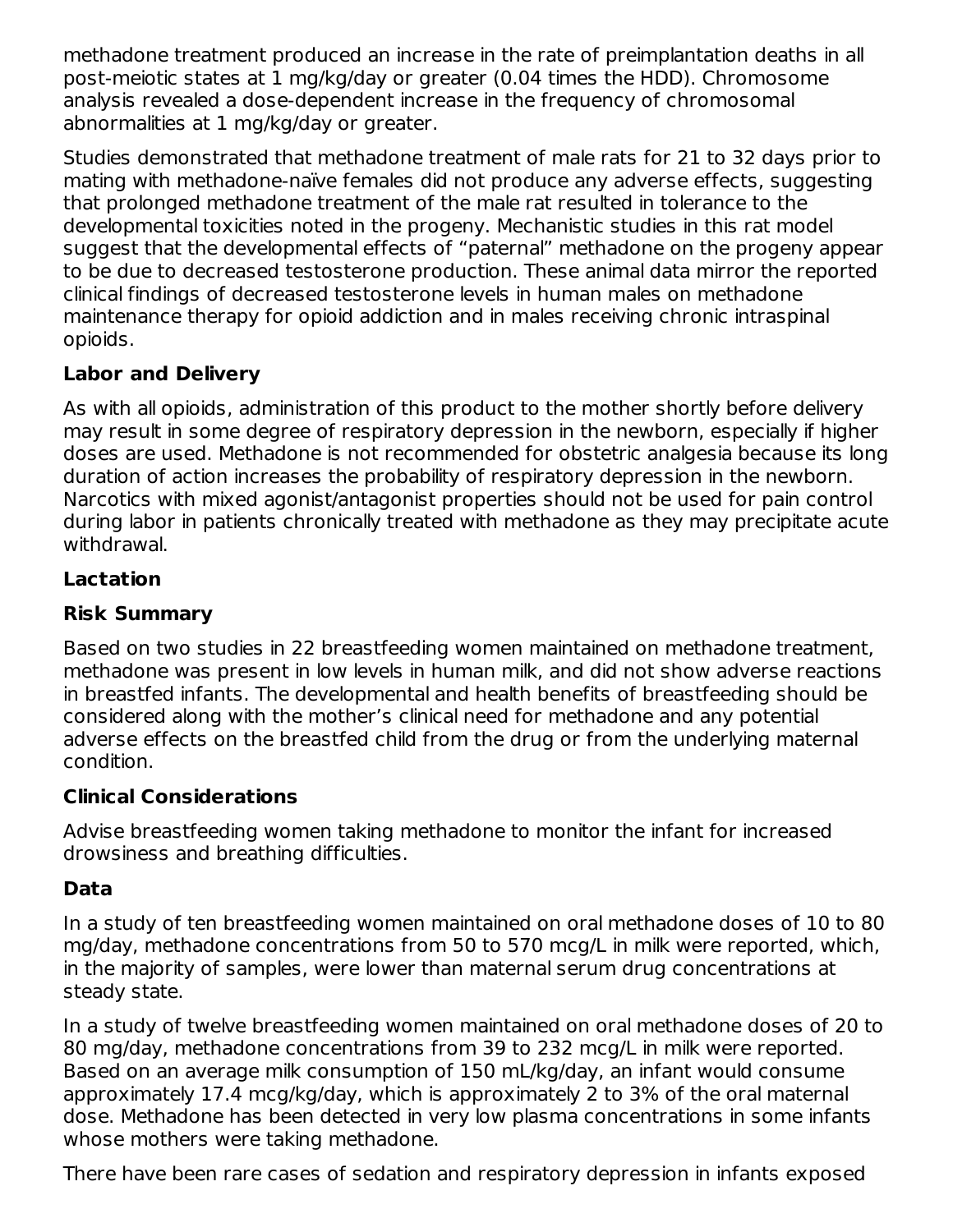to methadone through breast milk.

## **Females and Males of Reproductive Potential**

## **Infertility**

Chronic use of opioids may cause reduced fertility in females and males of reproductive potential. It is not known whether these effects on fertility are reversible (see **ADVERSE REACTIONS**). Reproductive function in human males may be decreased by methadone treatment. Reductions in ejaculate volume and seminal vesicle and prostate secretions have been reported in methadone-treated individuals. In addition, reductions in serum testosterone levels and sperm motility, and abnormalities in sperm morphology have been reported.

## **Pediatric Use**

Safety and effectiveness in pediatric patients below the age of 18 years have not been established.

## **Geriatric Use**

Clinical studies of methadone did not include sufficient numbers of subjects aged 65 and over to determine whether they respond differently compared to younger subjects. Other reported clinical experience has not identified differences in responses between elderly and younger patients. In general, dose selection for elderly patients should be cautious, usually starting at the low end of the dosing range, reflecting the greater frequency of decreased hepatic, renal, or cardiac function and of concomitant disease or other drug therapy.

Methadone is known to be substantially excreted by the kidney, and the risk of adverse reactions to this drug may be greater in patients with impaired renal function. Because elderly patients are more likely to have decreased renal function, care should be taken in dose selection, and it may be useful to monitor renal function.

## **Hepatic Impairment**

The use of methadone has not been extensively evaluated in patients with hepatic insufficiency. Methadone is metabolized in the liver and patients with liver impairment may be at risk of accumulating methadone after multiple dosing. Start these patients on lower doses and titrate slowly while carefully monitoring for signs of respiratory and central nervous system depression.

## **Renal Impairment**

The use of methadone has not been extensively evaluated in patients with renal insufficiency. Since unmetabolized methadone and its metabolites are excreted in urine to a variable degree, start these patients on lower doses and with longer dosing intervals and titrate slowly while carefully monitoring for signs of respiratory and central nervous system depression.

# **ADVERSE REACTIONS**

The major hazards of methadone are respiratory depression and, to a lesser degree, systemic hypotension. Respiratory arrest, shock, cardiac arrest, and death have occurred.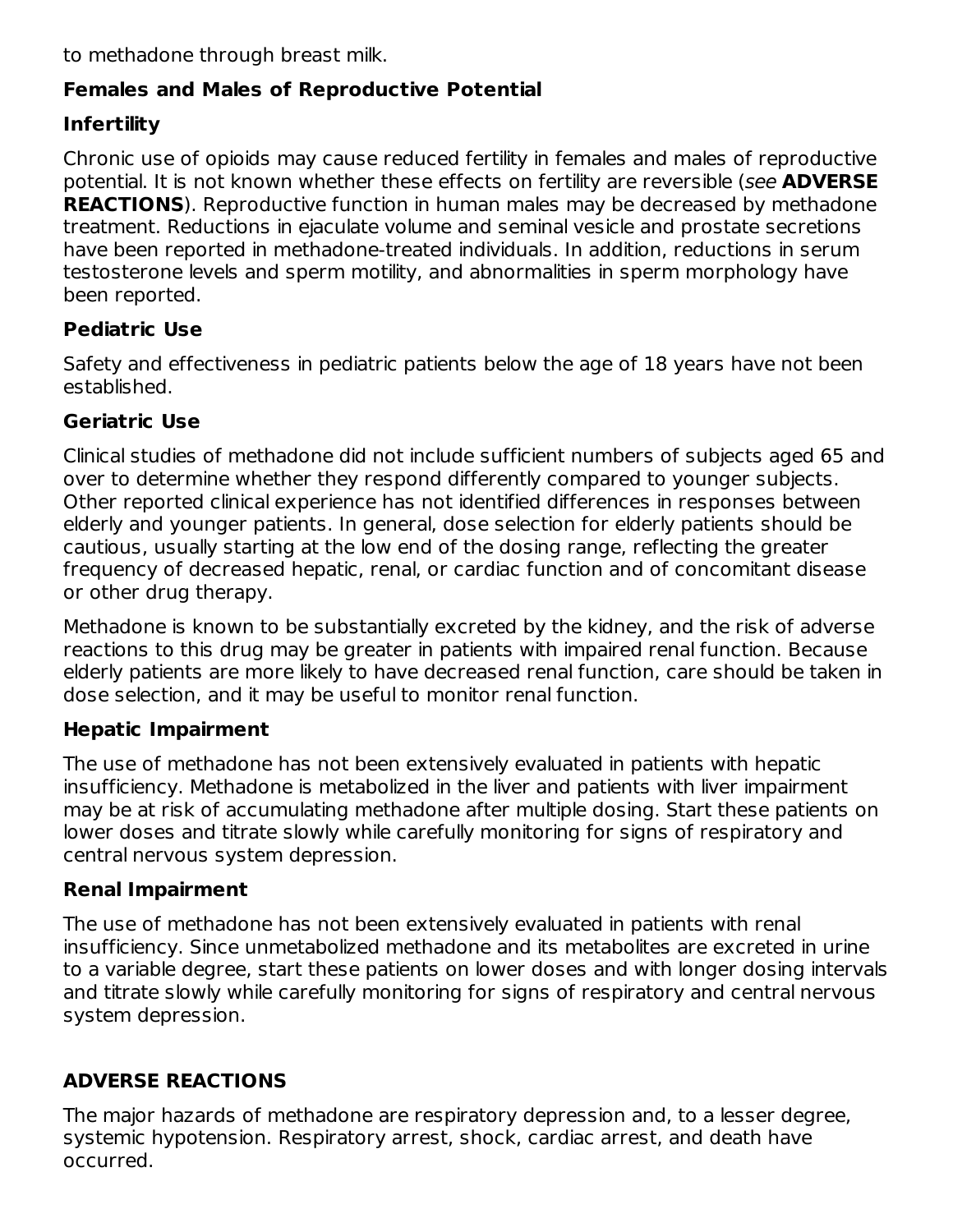The most frequently observed adverse reactions include lightheadedness, dizziness, sedation, nausea, vomiting, and sweating. These effects seem to be more prominent in ambulatory patients. In such individuals, lower doses are advisable.

Other adverse reactions include the following: (listed alphabetically under each subsection)

**Body as a Whole –** asthenia (weakness), edema, headache

**Cardiovascular** (see **WARNINGS, Cardiac Conduction Effects**) **–** arrhythmias, bigeminal rhythms, bradycardia, cardiomyopathy, ECG abnormalities, extrasystoles, flushing, heart failure, hypotension, palpitations, phlebitis, QT interval prolongation, syncope, T-wave inversion, tachycardia, torsade de pointes, ventricular fibrillation, ventricular tachycardia

**Digestive –** abdominal pain, anorexia, biliary tract spasm, constipation, dry mouth, glossitis

**Hematologic and Lymphatic –** reversible thrombocytopenia has been described in opioid addicts with chronic hepatitis

**Metabolic and Nutritional –** hypokalemia, hypomagnesemia, weight gain

**Nervous –** agitation, confusion, disorientation, dysphoria, euphoria, insomnia, seizures

**Respiratory –** pulmonary edema, respiratory depression (see **WARNINGS, Respiratory Depression**)

**Skin and Appendages –** pruritus, urticaria, other skin rashes, and rarely, hemorrhagic urticaria

**Special Senses –** hallucinations, visual disturbances

**Urogenital –** amenorrhea, antidiuretic effect, reduced libido and/or potency, urinary retention or hesitancy

## **Postmarketing Experience**

The following adverse reactions have been identified during post-approval use of Methadone Hydrochloride.

**Serotonin syndrome –** Cases of serotonin syndrome, a potentially life-threatening condition, have been reported during concomitant use of opioids with serotonergic drugs (see **WARNINGS** and **PRECAUTIONS, Drug Interactions**).

**Adrenal insufficiency –** Cases of adrenal insufficiency have been reported with opioid use, more often following greater than one month of use (see **WARNINGS**).

**Anaphylaxis –** Anaphylactic reaction has been reported with ingredients contained in Methadone Hydrochloride (see **CONTRAINDICATIONS**).

**Androgen deficiency –** Cases of androgen deficiency have occurred with chronic use of opioids (see **CLINICAL PHARMACOLOGY**).

# **DRUG ABUSE AND DEPENDENCE**

Methadone hydrochloride oral concentrate contains methadone, a Schedule II opioid agonist. Schedule II opioid substances, which also include hydromorphone, morphine,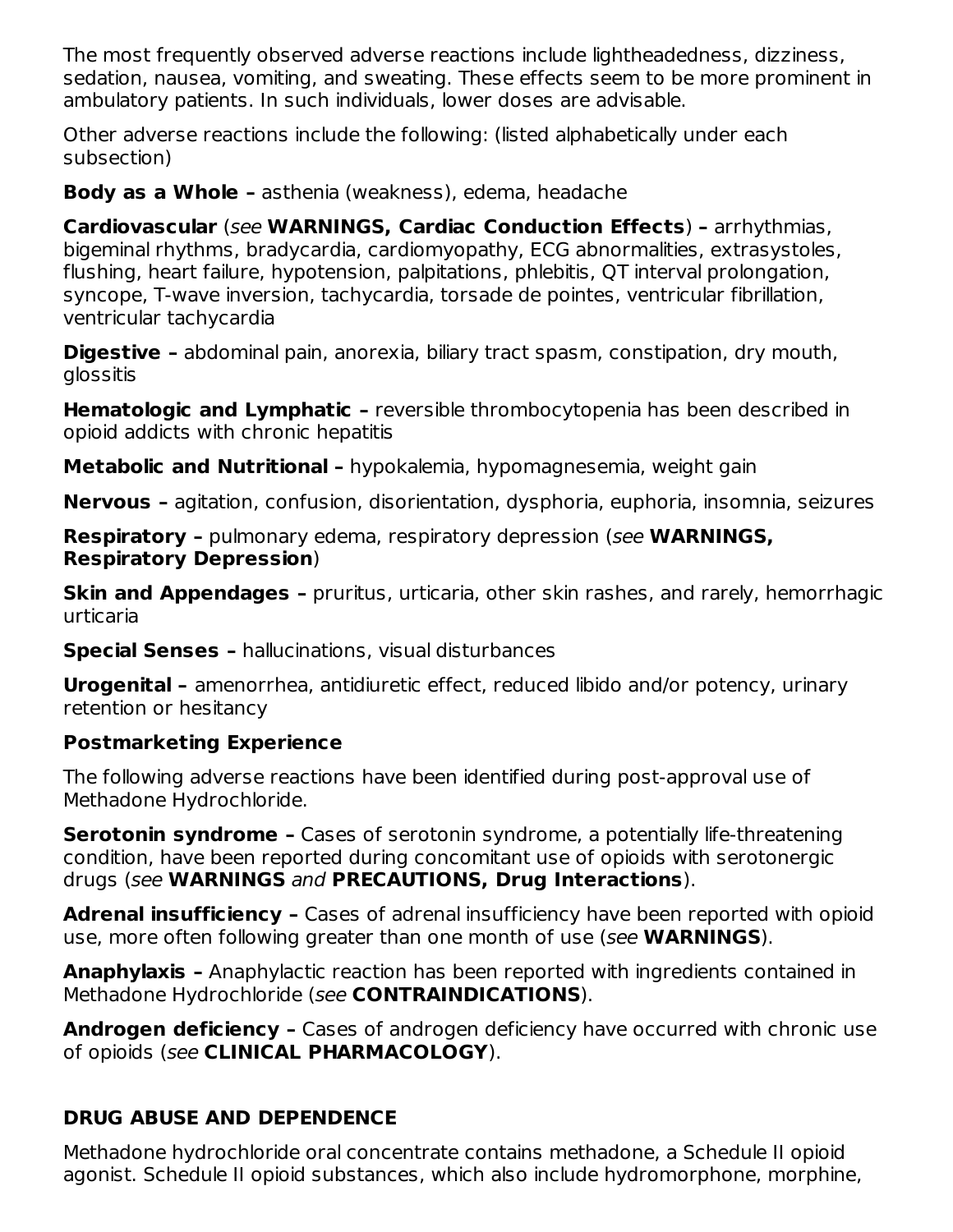oxycodone, and oxymorphone, have the highest potential for abuse and risk of fatal overdose due to respiratory depression. Methadone, like morphine and other opioids used for analgesia, has the potential for being abused and is subject to criminal diversion.

Abuse of Methadone Hydrochloride poses a risk of overdose and death. This risk is increased with concurrent abuse of Methadone Hydrochloride with alcohol and other substances. In addition, parenteral drug abuse is commonly associated with transmission of infectious disease such as hepatitis and HIV.

Because Methadone Hydrochloride may be diverted for non-medical use, careful record keeping of ordering and dispensing information, including quantity and frequency is strongly advised.

Proper assessment of the patient, proper prescribing practices, periodic re-evaluation of therapy, and proper dispensing and storage are appropriate measures that help to limit abuse of opioid drugs.

Methadone Hydrochloride, when used for the treatment of opioid addiction in detoxification or maintenance programs, may be dispensed only by opioid treatment programs certified by the Substance Abuse and Mental Health Services Administration (and agencies, practitioners or institutions by formal agreement with the program sponsor).

Neonatal opioid withdrawal syndrome (NOWS) is an expected and treatable outcome of prolonged use of opioids during pregnancy (see **WARNINGS, Neonatal Opioid Withdrawal Syndrome,** and **PRECAUTIONS, Pregnancy**).

Physical dependence can develop during chronic opioid therapy.

Both tolerance and physical dependence can develop during chronic opioid therapy. Tolerance is the need for increasing doses of opioids to maintain a defined effect (in the absence of disease progression or other external factors). Tolerance may occur to both the desired and undesired effects of drugs, and may develop at different rates for different effects. Physical dependence results in withdrawal symptoms after abrupt discontinuation or significant dose reduction of a drug. Withdrawal is also precipitated through the administration of drugs with opioid antagonist activity (e.g., naloxone, nalmefene) or mixed agonist/antagonist analgesics (e.g., pentazocine, butorphanol, nalbuphine), or partial agonists (e.g., buprenorphine). Physical dependence may not occur to a clinically significant degree until after several days to weeks of continued opioid usage. Physical dependence is expected during opioid agonist therapy of opioid addiction.

Methadone Hydrochloride should not be abruptly discontinued (see **DOSAGE AND ADMINISTRATION**). If Methadone Hydrochloride is abruptly discontinued in a physically dependent patient, a withdrawal syndrome may occur. Some or all of the following can characterize this syndrome: restlessness, lacrimation, rhinorrhea, yawning, perspiration, chills, myalgia, and mydriasis. Other symptoms also may develop, including irritability, anxiety, backache, joint pain, weakness, abdominal cramps, insomnia, nausea, anorexia, vomiting, diarrhea, or increased blood pressure, respiratory rate, or heart rate (see **DOSAGE ANDADMINISTRATION, Medically Supervised Withdrawal After a Period of Maintenance Treatment**).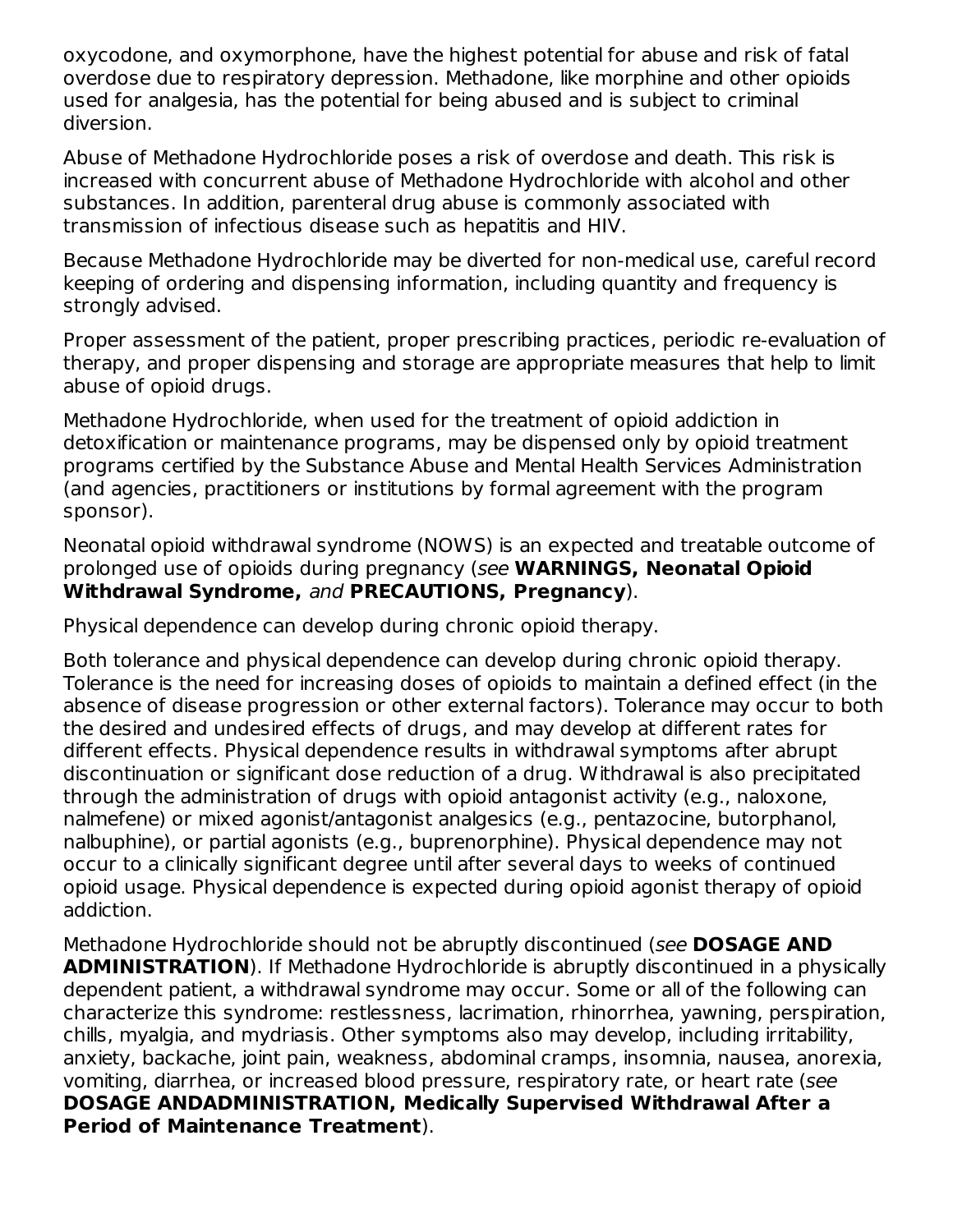## **OVERDOSAGE**

#### **Clinical Presentation**

Acute overdosage with methadone can be manifested by respiratory depression somnolence progressing to stupor or coma, skeletal-muscle flaccidity, cold and clammy skin, constricted pupils, and, in some cases, pulmonary edema, bradycardia, hypotension, partial or complete airway obstruction, atypical snoring, and death. Marked mydriasis rather than miosis may be seen with hypoxia in overdose situations. In severe overdosage, particularly by the intravenous route, apnea, circulatory collapse, cardiac arrest, and death may occur.

#### **Treatment of Overdose**

In the case of overdose, priorities are the reestablishment of a patent and protected airway and institution of assisted or controlled ventilation, if needed. Employ other supportive measures (including oxygen and vasopressors) in the management of circulatory shock and pulmonary edema as indicated. Cardiac arrest or arrhythmias will require advanced life-support techniques.

The opioid antagonists, naloxone or nalmefene, are specific antidotes to respiratory depression resulting from opioid overdose. For clinically significant respiratory or circulatory depression secondary to methadone overdose, administer an opioid antagonist. Opioid antagonists should not be administered in the absence of clinically significant respiratory or circulatory depression secondary to methadone overdose.

The physician must remember that methadone is a long-acting depressant (36 to 48 hours), whereas opioid antagonists act for much shorter periods (one to three hours). Because the duration of opioid reversal is expected to be less than the duration of action of methadone, carefully monitor the patient until spontaneous respiration is reliably established. If the response to an opioid antagonist is suboptimal or only brief in nature, administer additional antagonist as directed by the product's prescribing information.

In an individual physically dependent on opioids, the administration of the usual dose of an opioid antagonist will precipitate an acute withdrawal syndrome. The severity of the withdrawal symptoms experienced will depend on the degree of physical dependence and the dose of the antagonist administered. If a decision is made treat serious respiratory depression in the physically dependent patient, administration of the antagonist should be initiated with care and by titration with smaller than usual doses of the antagonist.

## **DOSAGE AND ADMINISTRATION**

#### **Conditions for Distribution and Use of Methadone Products for the Treatment of Opioid Addiction**

Code of Federal Regulations, Title 42, Sec 8.

Methadone products when used for the treatment of opioid addiction in detoxification or maintenance programs, shall be dispensed only by opioid treatment programs (and agencies, practitioners or institutions by formal agreement with the program sponsor) certified by the Substance Abuse and Mental Health Services Administration and approved by the designated state authority. Certified treatment programs shall dispense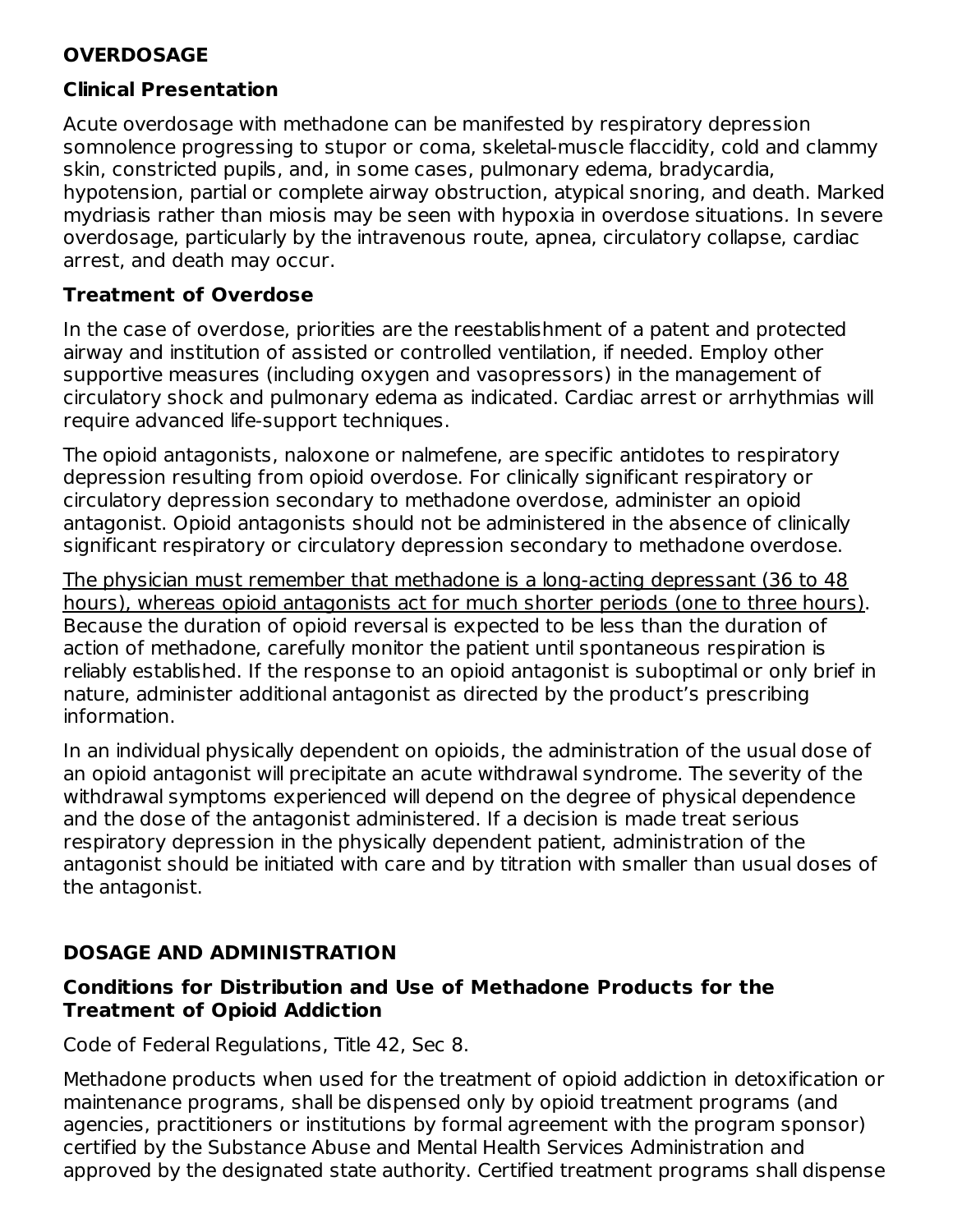and use methadone in oral form only and according to the treatment requirements stipulated in the Federal Opioid Treatment Standards (42 CFR 8.12). See below for important regulatory exceptions to the general requirement for certification to provide opioid agonist treatment.

Failure to abide by the requirements in these regulations may result in criminal prosecution, seizure of the drug supply, revocation of the program approval, and injunction precluding operation of the program.

Regulatory Exceptions To The General Requirement For Certification To Provide Opioid Agonist Treatment

During inpatient care, when the patient was admitted for any condition other than concurrent opioid addiction (pursuant to 21 CFR 1306.07(c)), to facilitate the treatment of the primary admitting diagnosis.

During an emergency period of no longer than 3 days while definitive care for the addiction is being sought in an appropriately licensed facility (pursuant to 21 CFR 1306.07(b)).

## **Important General Information**

Consider the following important factors that differentiate methadone from other opioids:

- The peak respiratory depressant effect of methadone occurs later and persists longer than its peak pharmacologic effect.
- A high degree of opioid tolerance does not eliminate the possibility of methadone overdose, iatrogenic or otherwise. Deaths have been reported during conversion to methadone from chronic, high-dose treatment with other opioid agonists and during initiation of methadone treatment of addiction in subjects previously abusing high doses of other opioid agonists.
- There is high interpatient variability in absorption, metabolism, and relative analgesic potency. Population-based conversion ratios between methadone and other opioids are not accurate when applied to individuals.
- With repeated dosing, methadone is retained in the liver and then slowly released, prolonging the duration of potential toxicity.
- Steady-state plasma concentrations are not attained until 3 to 5 days after initiation of dosing.
- Methadone Hydrochloride has a narrow therapeutic index, especially when combined with other drugs.

#### **Induction/Initial Dosing for Detoxification and Maintenance Treatment of Opioid Addiction**

For detoxification and maintenance of opiate dependence, methadone should be administered in accordance with the treatment standards cited in 42 CFR Section 8.12, including limitations on unsupervised administration.

The initial methadone dose should be administered, under supervision, when there are no signs of sedation or intoxication, and the patient shows symptoms of withdrawal. Initially, a single dose of 20 to 30 mg of methadone will often be sufficient to suppress withdrawal symptoms. The initial dose should not exceed 30 mg.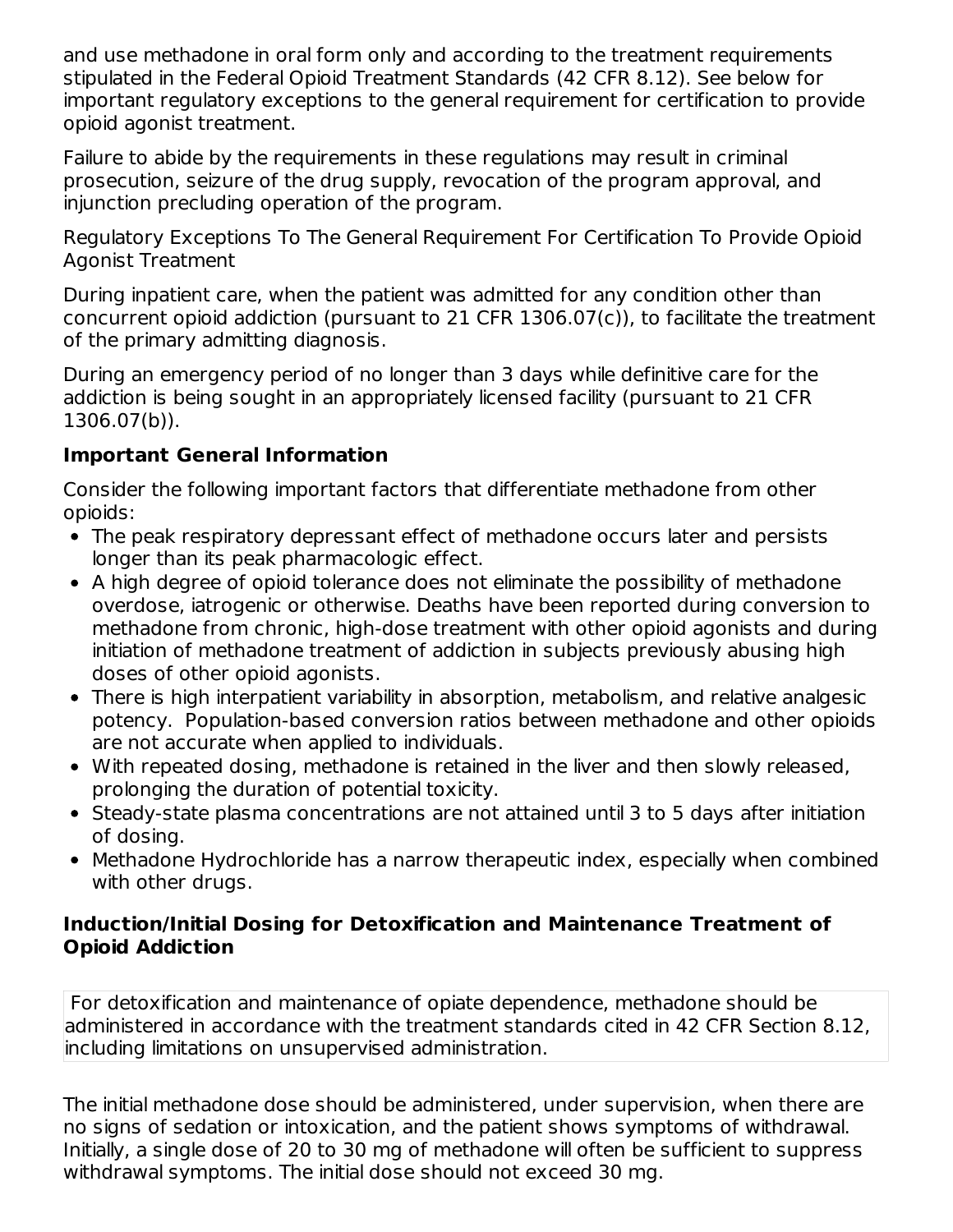If same-day dosing adjustments are to be made, the patient should be asked to wait 2 to 4 hours for further evaluation, when peak levels have been reached. An additional 5 to 10 mg of methadone may be provided if withdrawal symptoms have not been suppressed or if symptoms reappear.

The total daily dose of methadone on the first day of treatment should not ordinarily exceed 40 mg. Dose adjustments should be made over the first week of treatment based on control of withdrawal symptoms at the time of expected peak activity (e.g., 2 to 4 hours after dosing). Dose adjustment should be cautious; deaths have occurred in early treatment due to the cumulative effects of the first several days' dosing. Patients should be reminded that the dose will "hold" for a longer period of time as tissue stores of methadone accumulate.

Initial doses should be lower for patients whose tolerance is expected to be low at treatment entry. Loss of tolerance should be considered in any patient who has not taken opioids for more than 5 days. Initial doses should not be determined by previous treatment episodes or dollars spent per day on illicit drug use.

During the induction phase of methadone maintenance treatment, patients may show typical withdrawal symptoms, which should be differentiated from methadone-induced side effects. They may exhibit some or all of the following signs and symptoms associated with acute withdrawal from heroin or other opiates: lacrimation, rhinorrhea, sneezing, yawning, excessive perspiration, goose-flesh, fever, chilliness alternating with flushing, restlessness, irritability, weakness, anxiety, depression, dilated pupils, tremors, tachycardia, abdominal cramps, body aches, involuntary twitching and kicking movements, anorexia, nausea, vomiting, diarrhea, intestinal spasms, and weight loss.

#### **Short-Term Detoxification**

For patients preferring a brief course of stabilization followed by a period of medically supervised withdrawal, it is generally recommended that the patient be titrated to a total daily dose of about 40 mg in divided doses to achieve an adequate stabilizing level. Stabilization can be continued for 2 to 3 days, after which the dose of methadone should be gradually decreased. The rate at which methadone is decreased should be determined separately for each patient. The dose of methadone can be decreased on a daily basis or at 2-day intervals, but the amount of intake should remain sufficient to keep withdrawal symptoms at a tolerable level. In hospitalized patients, a daily reduction of 20% of the total daily dose may be tolerated. In ambulatory patients, a somewhat slower schedule may be needed.

## **Titration and Maintenance Treatment of Opioid Dependence**

Patients in maintenance treatment should be titrated to a dose at which opioid symptoms are prevented for 24 hours, drug hunger or craving is reduced, the euphoric effects of self-administered opioids are blocked or attenuated, and the patient is tolerant to the sedative effects of methadone. Most commonly, clinical stability is achieved at doses between 80 to 120 mg/day. During prolonged administration of methadone, monitor patients for persistent constipation and manage accordingly.

## **Medically Supervised Withdrawal After a Period of Maintenance Treatment**

There is considerable variability in the appropriate rate of methadone taper in patients choosing medically supervised withdrawal from methadone treatment. It is generally suggested that dose reductions should be less than 10% of the established tolerance or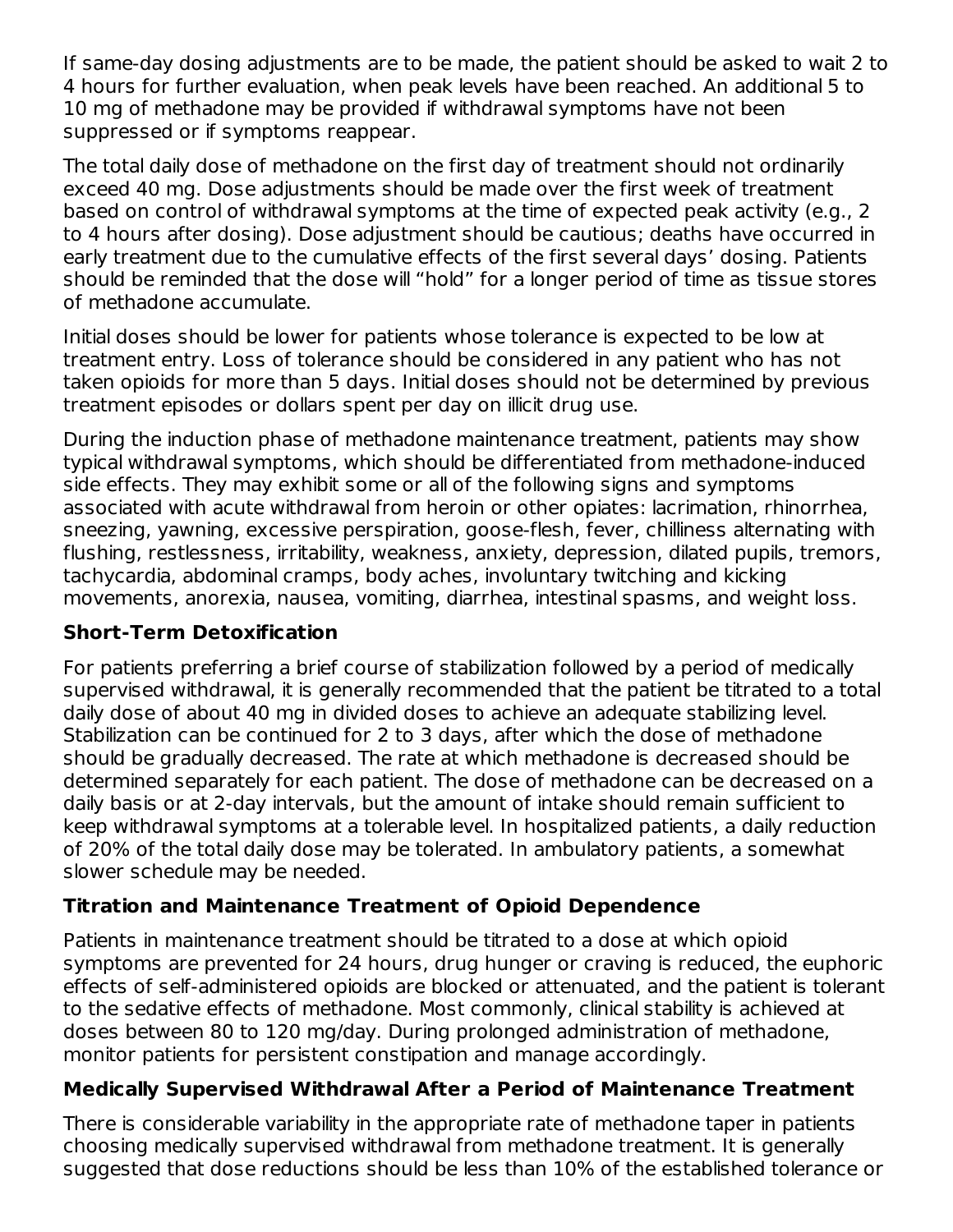maintenance dose, and that 10- to 14-day intervals should elapse between dose reductions. Apprise patients of the high risk of relapse to illicit drug use associated with discontinuation of methadone maintenance treatment.

#### **Risk of Relapse in Patients on Methadone Maintenance Treatment of Opioid Addiction**

Abrupt opioid discontinuation can lead to development of opioid withdrawal symptoms (see **DRUG ABUSE AND DEPENDENCE**). Opioid withdrawal symptoms have been associated with an increased risk of relapse to illicit drug use in susceptible patients.

#### **Considerations for Management of Acute Pain During Methadone Maintenance Treatment**

Patients in methadone maintenance treatment for opioid dependence who experience physical trauma, postoperative pain or other acute pain cannot be expected to derive analgesia from their existing dose of methadone. Such patients should be administered analgesics, including opioids, in doses that would otherwise be indicated for nonmethadone-treated patients with similar painful conditions. When opioids are required for management of acute pain in methadone maintenance patients, somewhat higher and/or more frequent doses will often be required than would be the case for nontolerant patients due to the opioid tolerance induced by methadone.

## **Dosage Adjustment During Pregnancy**

Methadone clearance may be increased during pregnancy. During pregnancy, a woman's methadone dose may need to be increased or the dosing interval decreased. Methadone should be used in pregnancy only if the potential benefit justifies the potential risk to the fetus (see **CLINICAL PHARMACOLOGY, Pharmacokinetics, Specific Populations,** and **PRECAUTIONS, Pregnancy**).

## **HOW SUPPLIED**

Methadone Hydrochloride Oral Concentrate, USP dye-free, sugar-free, unflavored 10 mg per mL is supplied as a dye-free, sugar-free, unflavored, clear colorless liquid concentrate.

NDC 17856-1927-01 METHADONE INTENSOL 10MG/ML - 1 ML SYRINGE 60 ct UD

Dispense in tight containers, protected from light. Store at 20° to 25°C (68° to 77°F) [see USP Controlled Room Temperature].

## **Distributed by:**

ATLANTIC BIOLOGICALS CORP.

MIAMI, FL 33179

#### **PACKAGE LABEL - PRINCIPAL DISPLAY PANEL - Methadone Hydrochloride Oral Concentrate, USP dye-free, sugar-free, unflavored 30 mL Bottle Label**

NDC 17856-1927-01

**Methadone Hydrochloride Oral Concentrate, USPdye-free, sugar-free, unflavored**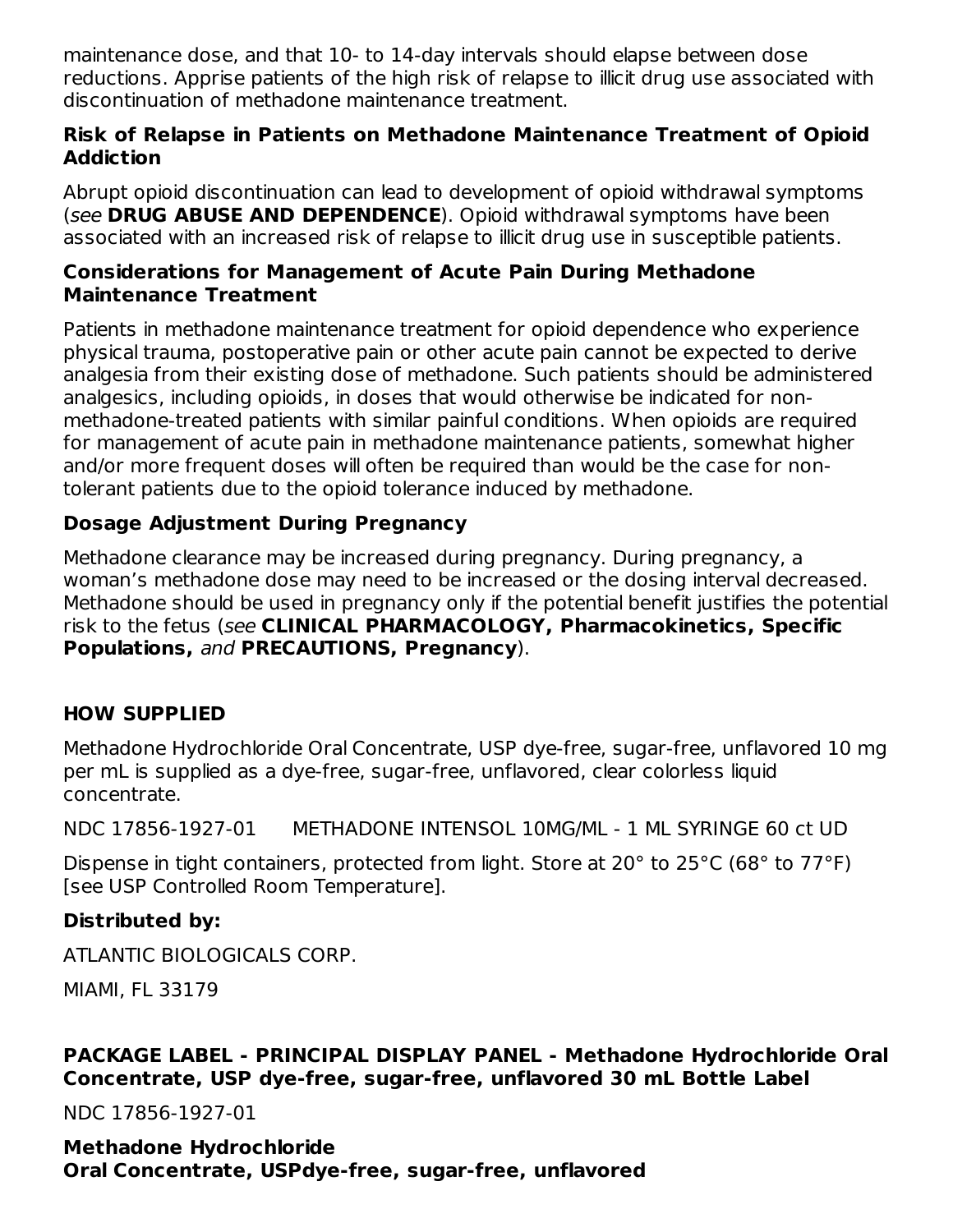## **10MG/ML - 1 ML**

Each mL contains: 10 mg Methadone Hydrochloride, USP.

Store at 20° to 25°C (68° to 77°F) [see USP Controlled Room Temperature].

> 17856-1927-01 **METHADONE HYDROCHLORIDE** ORAL CONCENTRATE, USP 10 MG / 1ML **DELIVERS 1 ML**

See package insert for indications and dosage schedule

Store at 20° to 25°C (68° to 77°F) [See USP Controlled Room Temperature]. Dye & Suger free KEEP THIS AND ALL MEDICATIONS OUT OF

THE REACH OF CHILDREN

17856-1927-01

Dosage: 10 MG / 1 ML

**METHADONE HYDROCHLORIDE** 

Qty: 60 SYRINGES



Rev.09/19

GTIN: 001178561927118

S/N: 01396201 Exp: 11/12/21

Lot: 013962

Packaged by: Unit Dose Solutions Morrisville, NC 27560

Distributed by: AtlanticBiologicals Corp. Miami FI 33179

Call to Reorder: 800.509.7592



СII

LIDOGE

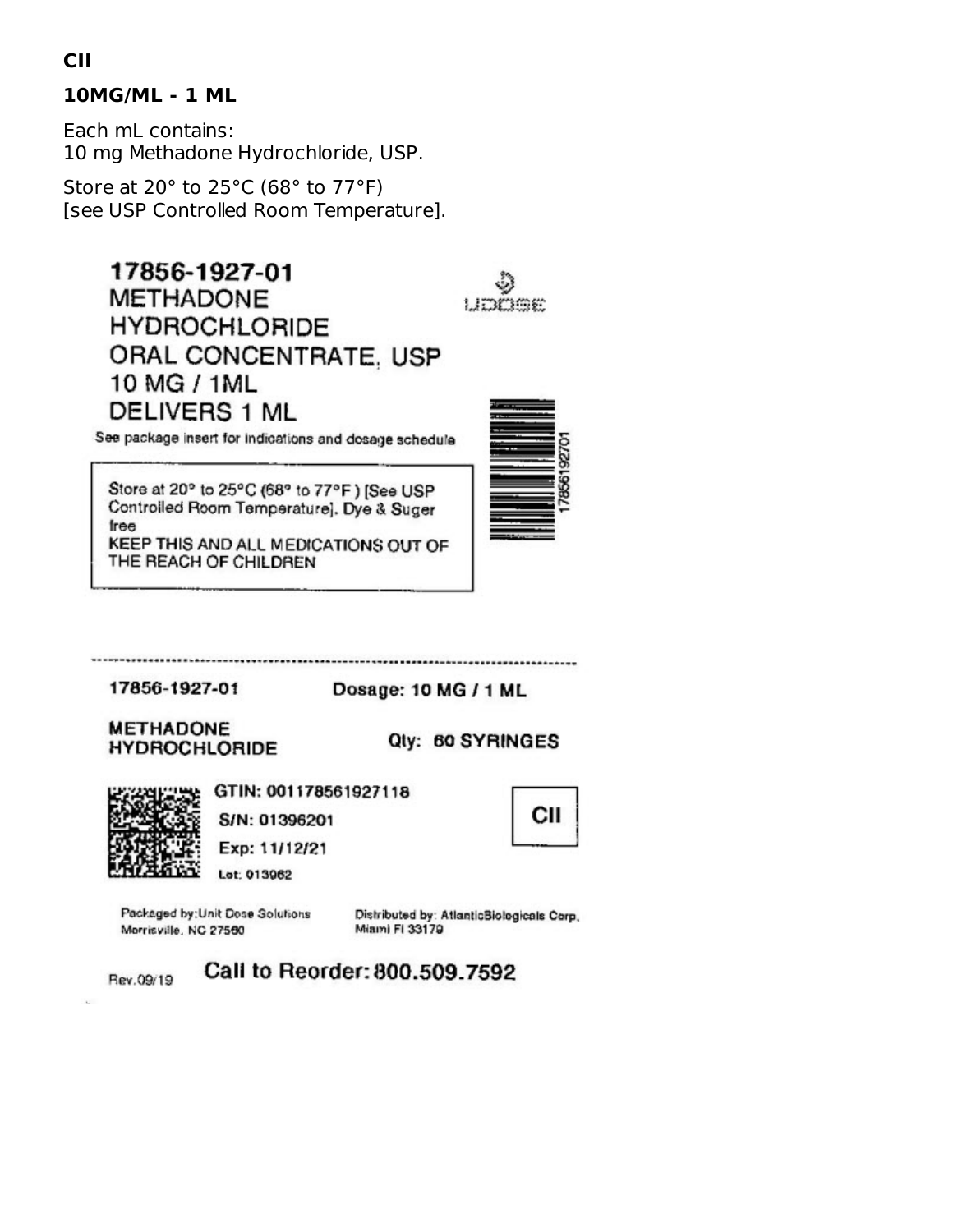#### 17856-1927-05  $\frac{5}{2}$ METHADONE HCL ORAL CONCENTRATE, USP 25 MG/2.5 ML



Call to Reorder: 800.509.7592 Rev.09/19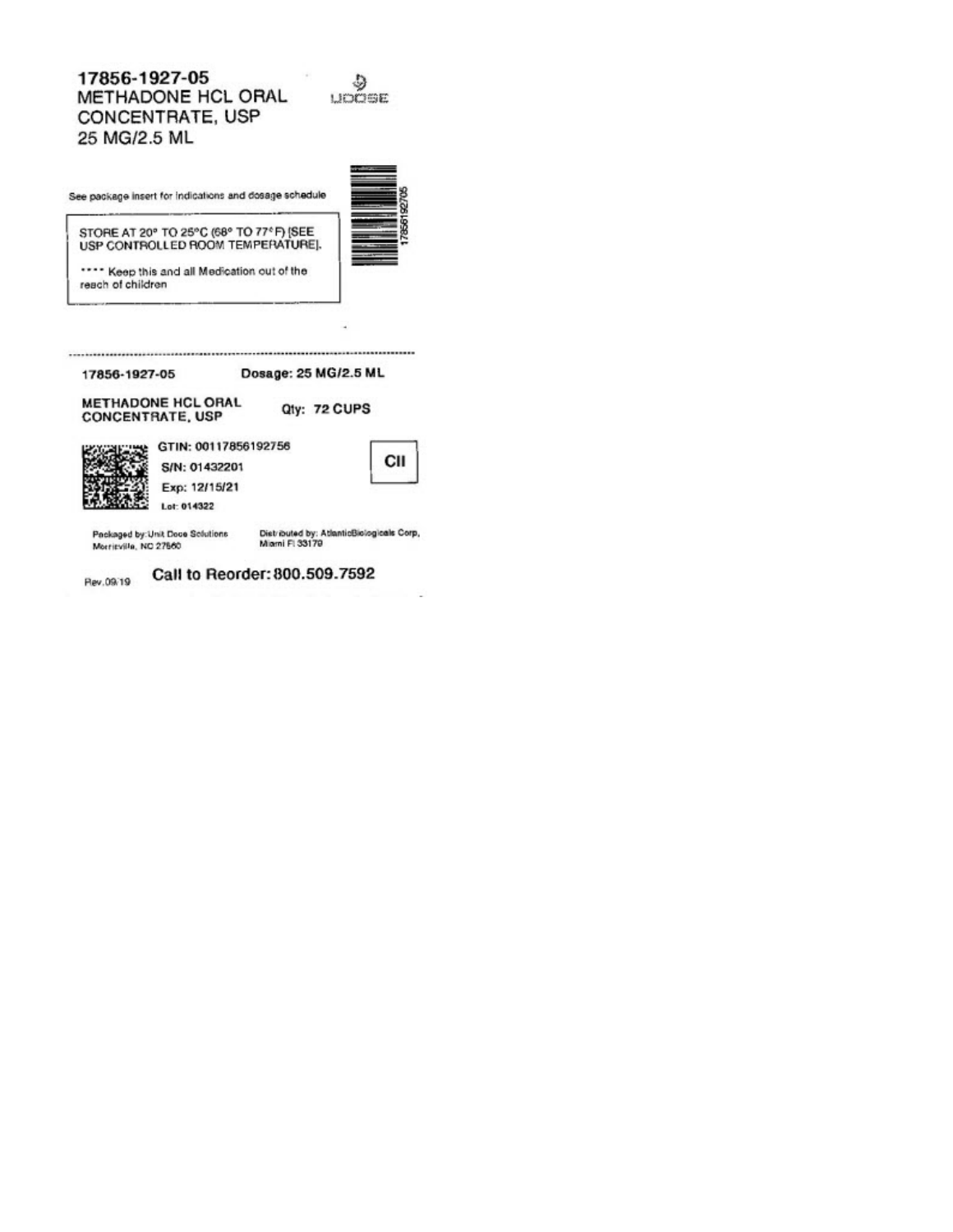METHADONE HCL ORAL OOSE **CONCENTRATE, USP** 17856-1927-02 5 MG/0.5 ML ٩ METHADONE HCL ORAL upoe **CONCENTRATE, USP** 50 MG/5 ML See package insert for indications and dosage schedule . STORE AT 20° TO 25°C (68° TO 77°F) [SEE See package insert for indications and dosage schedule USP CONTROLLED ROOM TEMPERATURE]. STORE AT 20° TO 25°C (68° TO 77°F) [SEE \*\*\*\* Keep this and all Medication out of the USP CONTROLLED ROOM TEMPERATURE). reach of children \*\*\*\* Keep this and all Medication out of the reach of children Dosage: 5 MG/0.5 ML 17856-1927-04 Dosage: 50 MG/5 ML 17856-1927-02 METHADONE HCL ORAL Qty: 120 SYRINGES **CONCENTRATE, USP METHADONE HCL ORAL** Qty: 72 CUPS **CONCENTRATE, USP** GTIN: 00117856192749 GTIN: 00117856192725 СII S/N: 01431801 СII S/N: 01431501 Exp: 12/15/21 Exp: 12/15/21 Lot. 014318 Lot: 014315 Distributed by: AtlanticBiologicals Corp, Distributed by: AtlanticBiologicals Corp,<br>Miami FI 33179 Packaged by: Unit Dose Solutions Packaged by Unit Dose Solutions Miami Fl 33179 N prrisville, NC 27560 Morrieville, NC 27560 Call to Reorder: 800.509.7592 Call to Reorder: 800.509.7592

Rev.09/19

Rev.09/19

17856-1927-04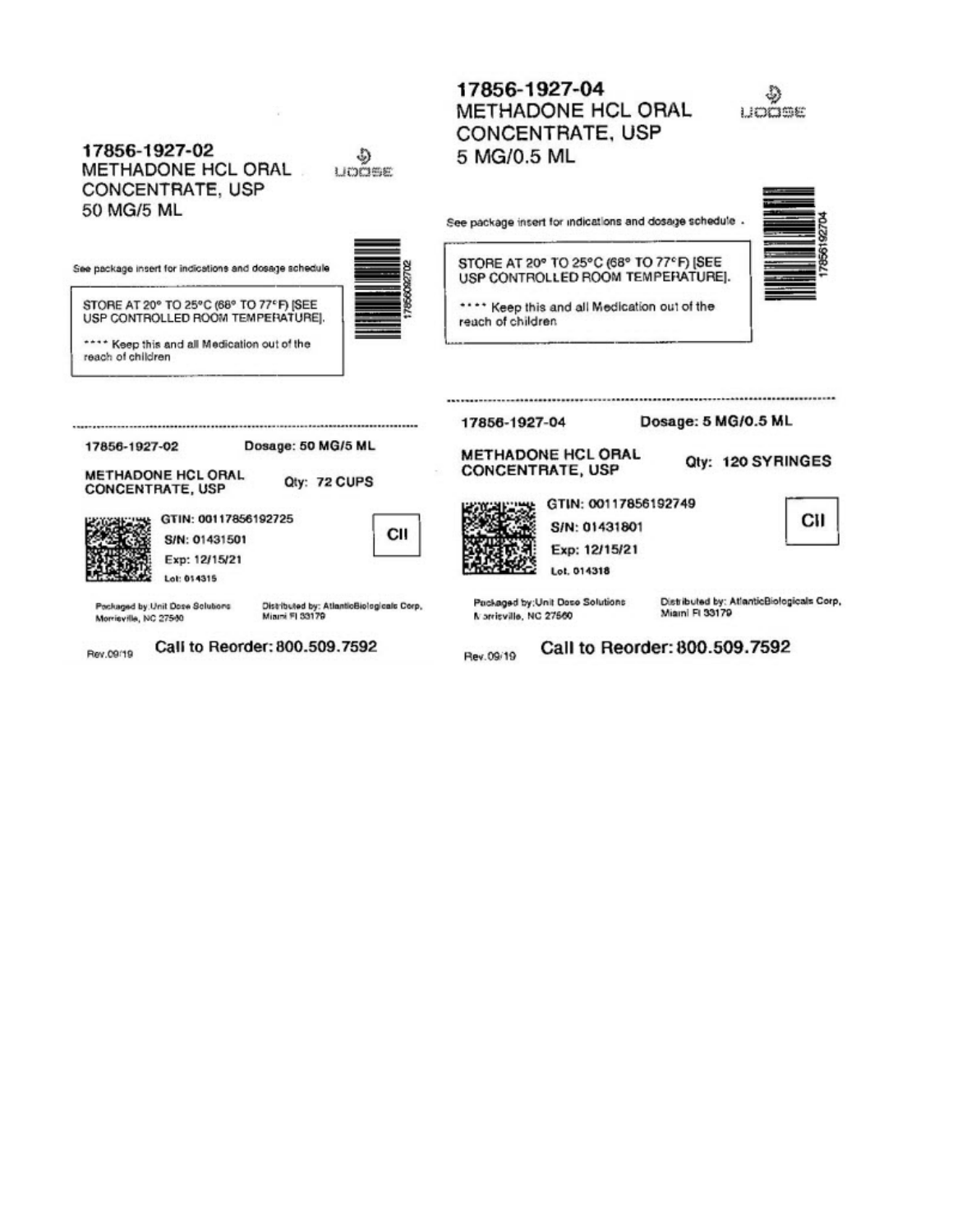**METHADONE HCL** 5 MG/ 5 ML **ORAL CONCENTRATE RX ONLY DELIVERS 5 ML** <u> A TATALAH AND AND AN TANG AND AN</u> 17856192702 **DISTRIBUTED BY ATLANTIC BOLOGICALS CORP.** Exp:06/14/2021 Lot#lot1 Mfg:LANNETT LOT# Pkg by UDS Morrisville, NC 27560 **CII METHADONE HCL** 2.5 MG/ 2.5 ML **ORAL CONCENTRATE RX ONLY DELIVERS 2.5 ML THE REAL PROPERTY AND A** 17856192705 **DISTRIBUTED BY ATLANTIC BIOLOGICALS CORP.** Exp:06/14/2021 Lot#lot1 **Mfg:LANNETT** LOT# Pkg by UDS Morrisville, NC 27560

CII

## **METHADONE HYDROCLORIDE DYE-FREE, SUGAR-FREE, UNFLAVORED**

methadone hydrochloride concentrate

| <b>Product Information</b>                                                         |                                                    |                           |                                          |                                   |                              |
|------------------------------------------------------------------------------------|----------------------------------------------------|---------------------------|------------------------------------------|-----------------------------------|------------------------------|
| <b>Product Type</b>                                                                | <b>HUMAN</b><br><b>PRESCRIPTION</b><br><b>DRUG</b> | <b>Item Code (Source)</b> |                                          | NDC:17856-<br>1927(NDC:0527-1927) |                              |
| <b>Route of Administration</b>                                                     | ORAL                                               | <b>DEA Schedule</b>       |                                          | CII                               |                              |
|                                                                                    |                                                    |                           |                                          |                                   |                              |
| <b>Active Ingredient/Active Moiety</b>                                             |                                                    |                           |                                          |                                   |                              |
| <b>Ingredient Name</b>                                                             |                                                    |                           |                                          | <b>Basis of Strength</b>          | <b>Strength</b>              |
| <b>METHADONE HYDROCHLORIDE (UNII: 229809935B) (METHADONE -</b><br>UNII:UC6VBE7V1Z) |                                                    |                           | <b>METHADONE</b><br><b>HYDROCHLORIDE</b> |                                   | $10 \text{ mg}$<br>in $1 mL$ |
|                                                                                    |                                                    |                           |                                          |                                   |                              |